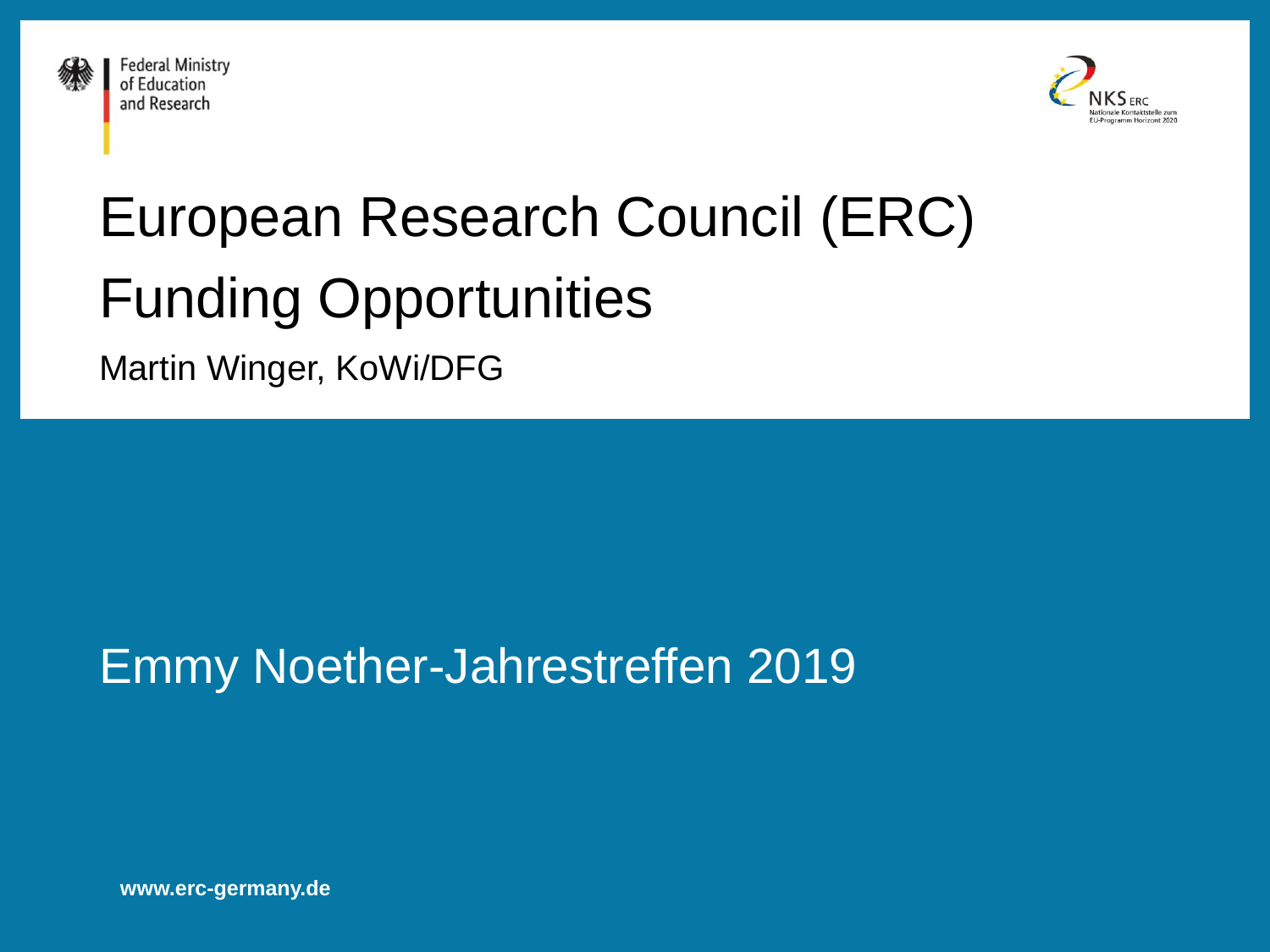



# **Outline**

- KoWi & the ERC National Contact Point
- **Context: Horizon 2020 & Horizon Europe**
- **ERC funding principles & schemes**
- **ERC application & peer review**
- **Success rates**
- **ERC calls 2020**
- **Further information & support**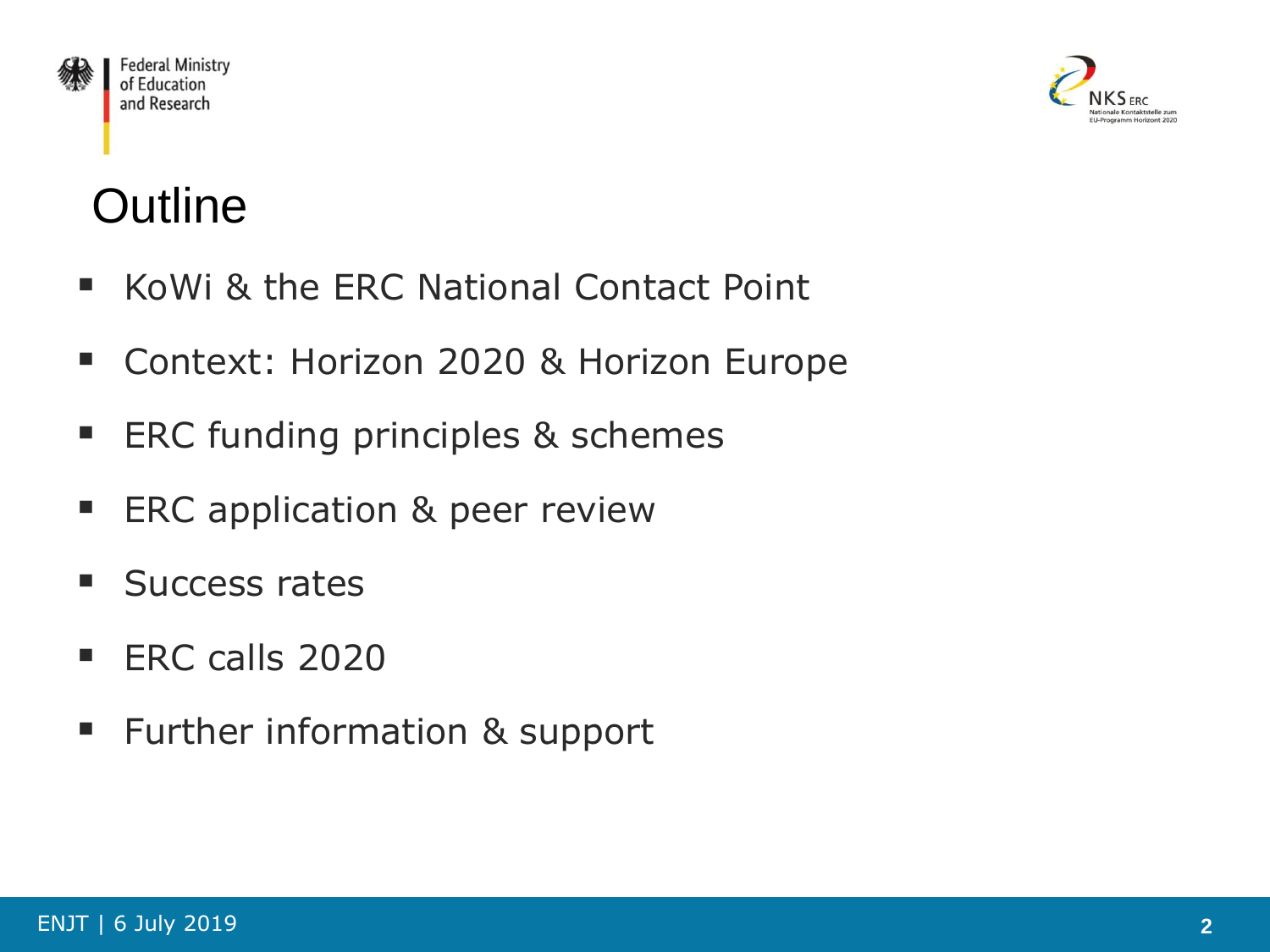



# KoWi & the ERC National Contact Point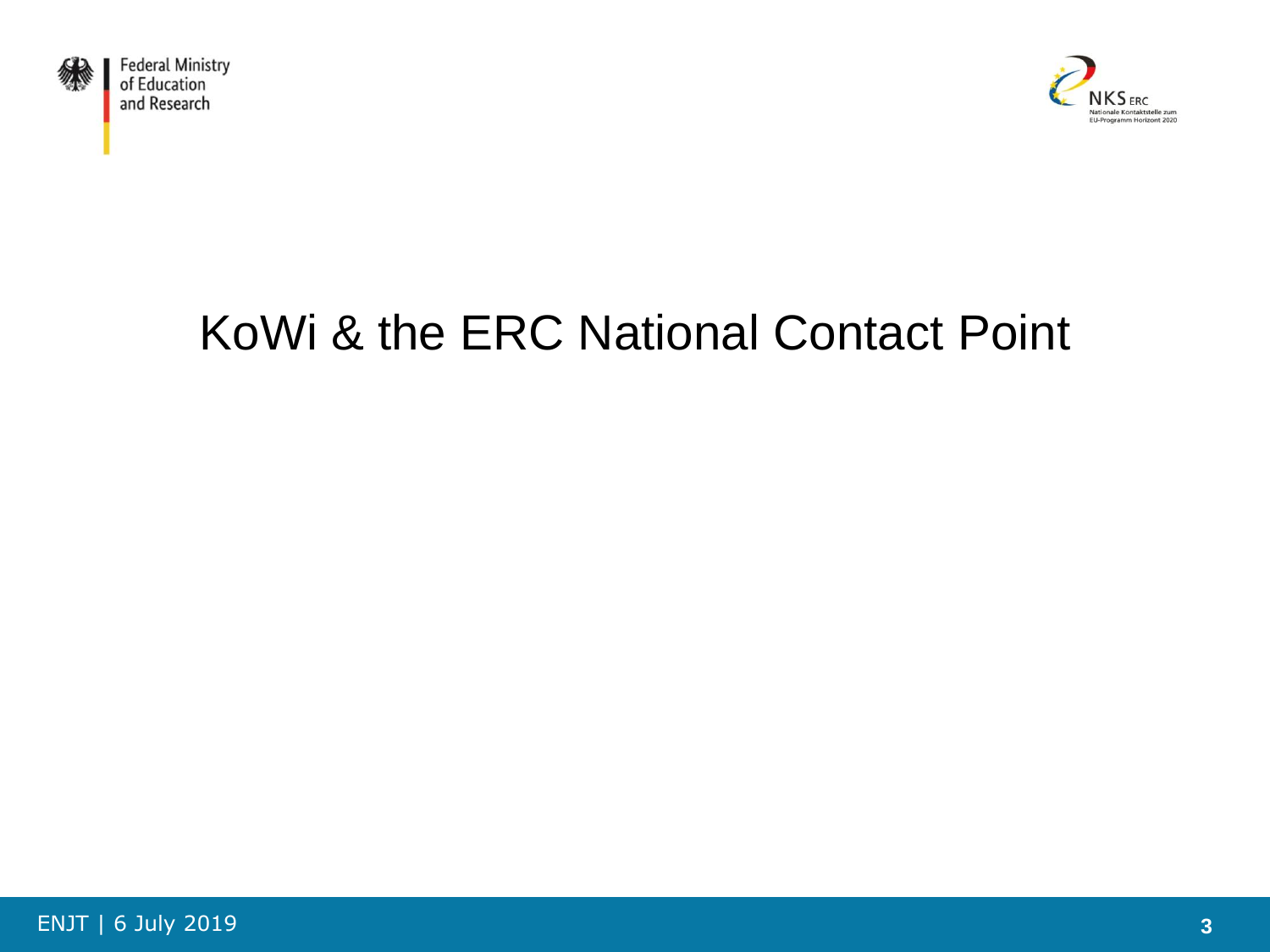



# KoWi – European Liaison Office of the German Research Organisations



**Information & training on EU research funding**





**Serving its Association, with focus on universities**

**Networking platform**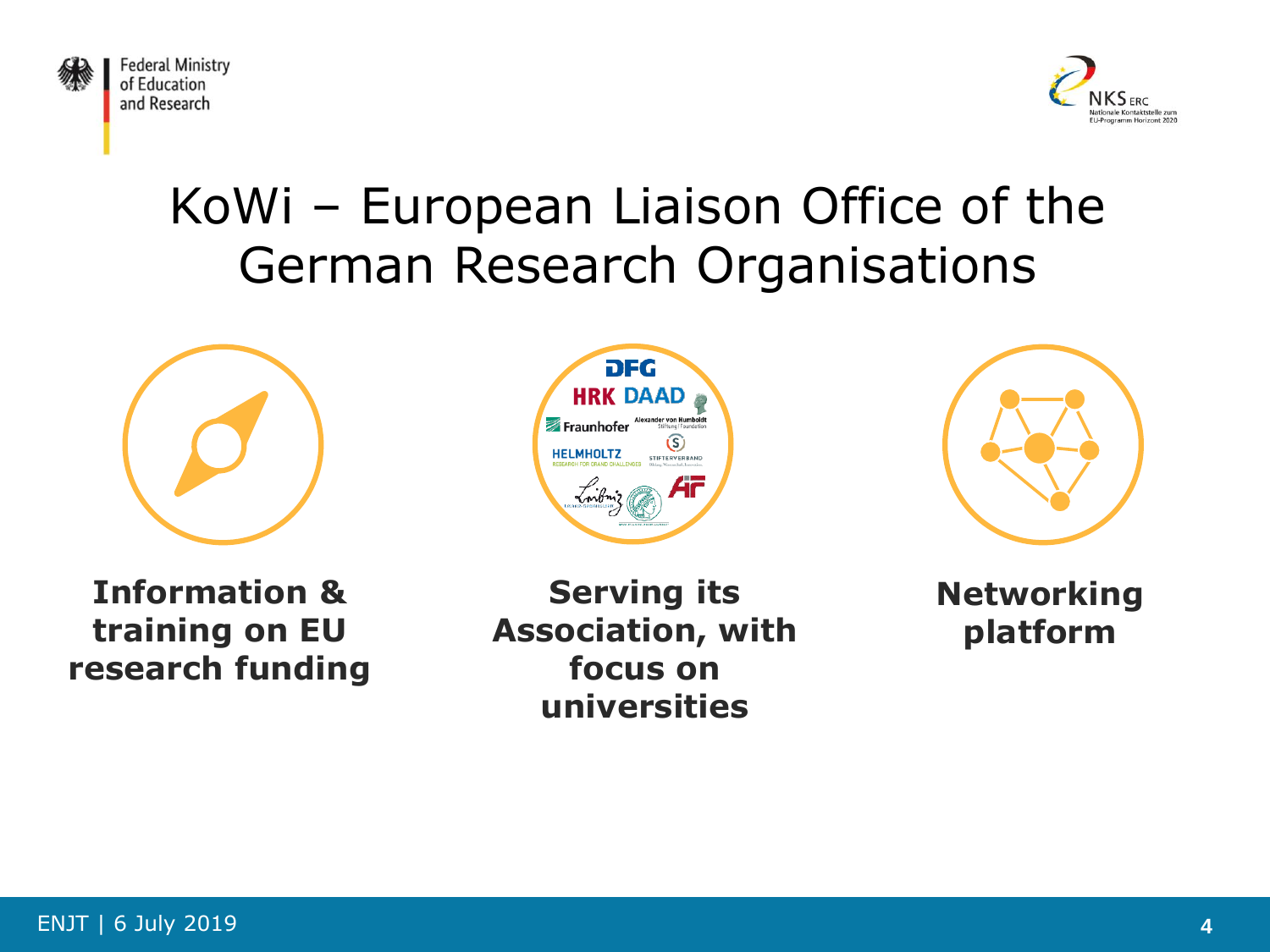



# Support for ERC applications in Germany

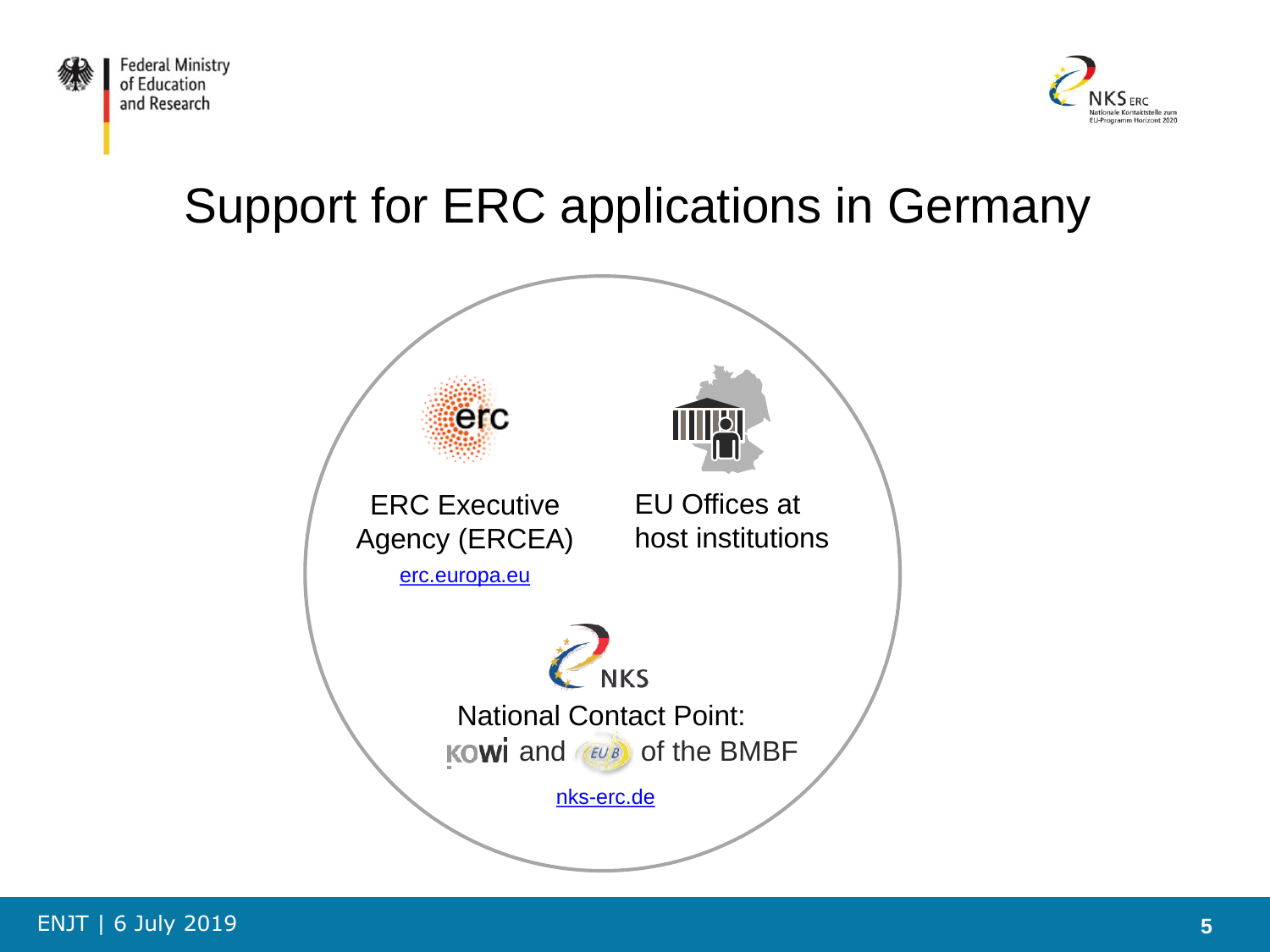



# Context: Horizon 2020 & Horizon Europe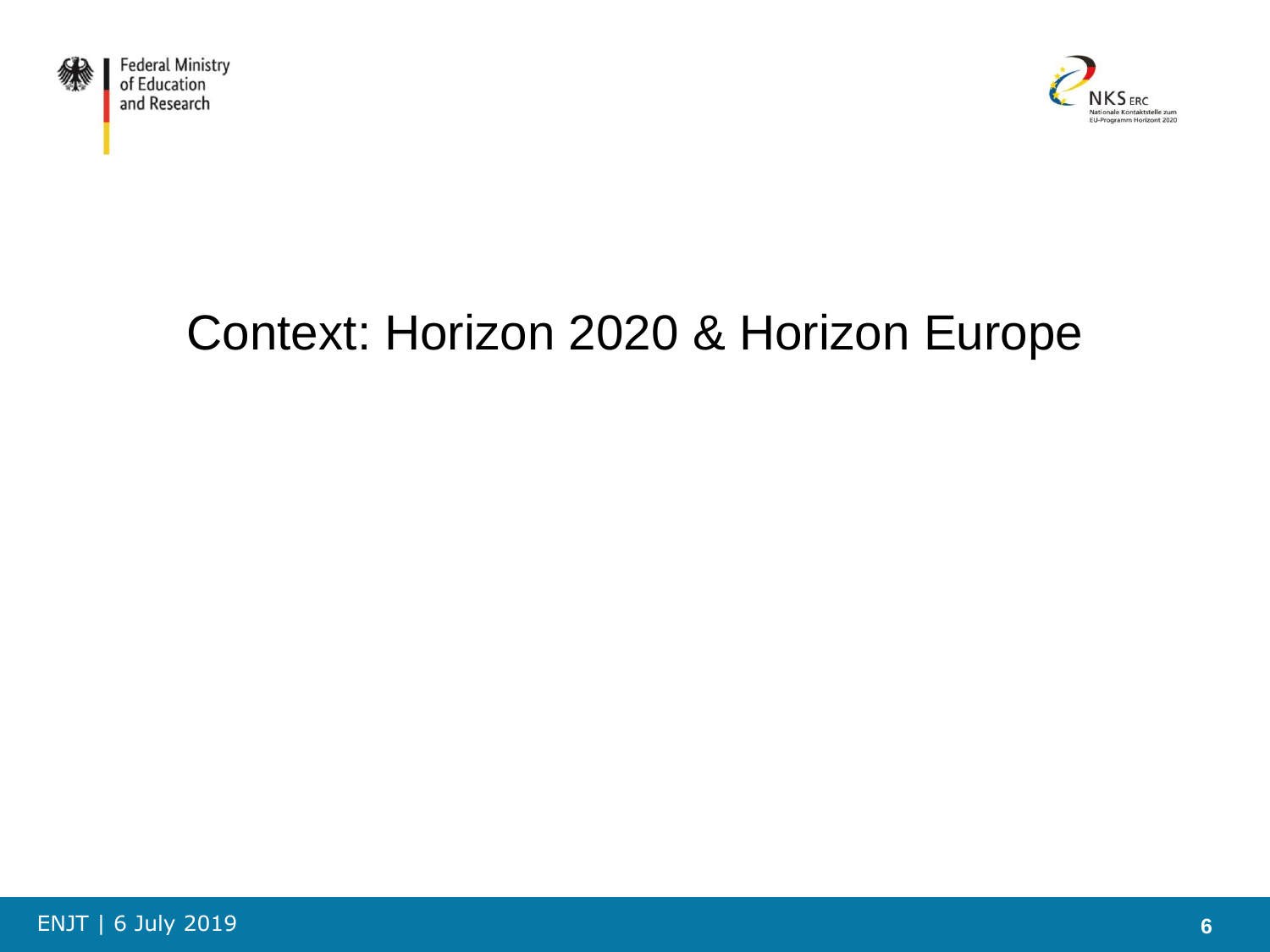



# Horizon 2020 (2014-2020)

#### **Part I – Excellent Science**

- 1. European Research Council (ERC)
	- 2. Future and Emerging Technologies (FET)
	- 3. Marie Skłodowska**-**Curie Actions (MSCA)

4. European Research Infrastructures, including e-infrastructures

**Part II – Industrial Leadership**

- 1. Leadership in Enabling & Industrial Technologies (LEIT)
- Information and Communication Technologies
- Nanotechnologies, Advanced Materials, Advanced Manufacturing and Processing and Biotechnology

**Space** 

2. Access to Risk Finance

3. Innovation in SMEs

#### **Part III – Societal Challenges**

- 1. Health, demographic change and wellbeing
- 2. Food security, sustainable agriculture, marine, maritime and inland water research and the bioeconomy
- 3. Secure, clean and efficient energy
- 4. Smart, green and integrated transport
- 5. Climate action, environment, resource efficiency and raw materials
- 6. Inclusive, innovative and reflective societies
- 7. Protecting freedom and security

**Part IV Spreading excellence & widening participation**

**Part V Science with & for Society**

**Non-nuclear direct actions of the Joint Research Centre (JRC)**

**The European Institute of Innovation and Technology (EIT)**

```
European Commission
```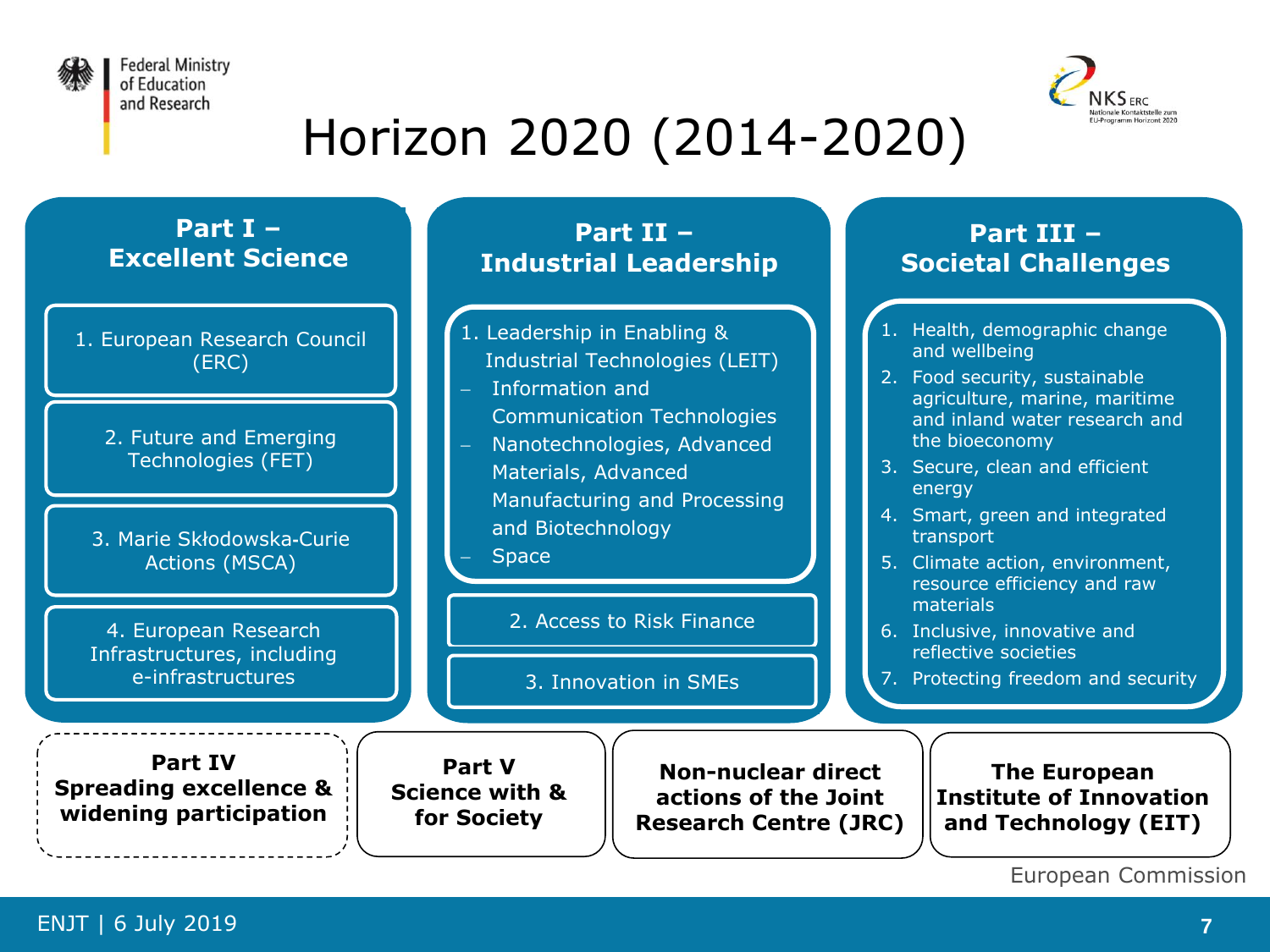



# Horizon Europe (2021-2027)



European Commission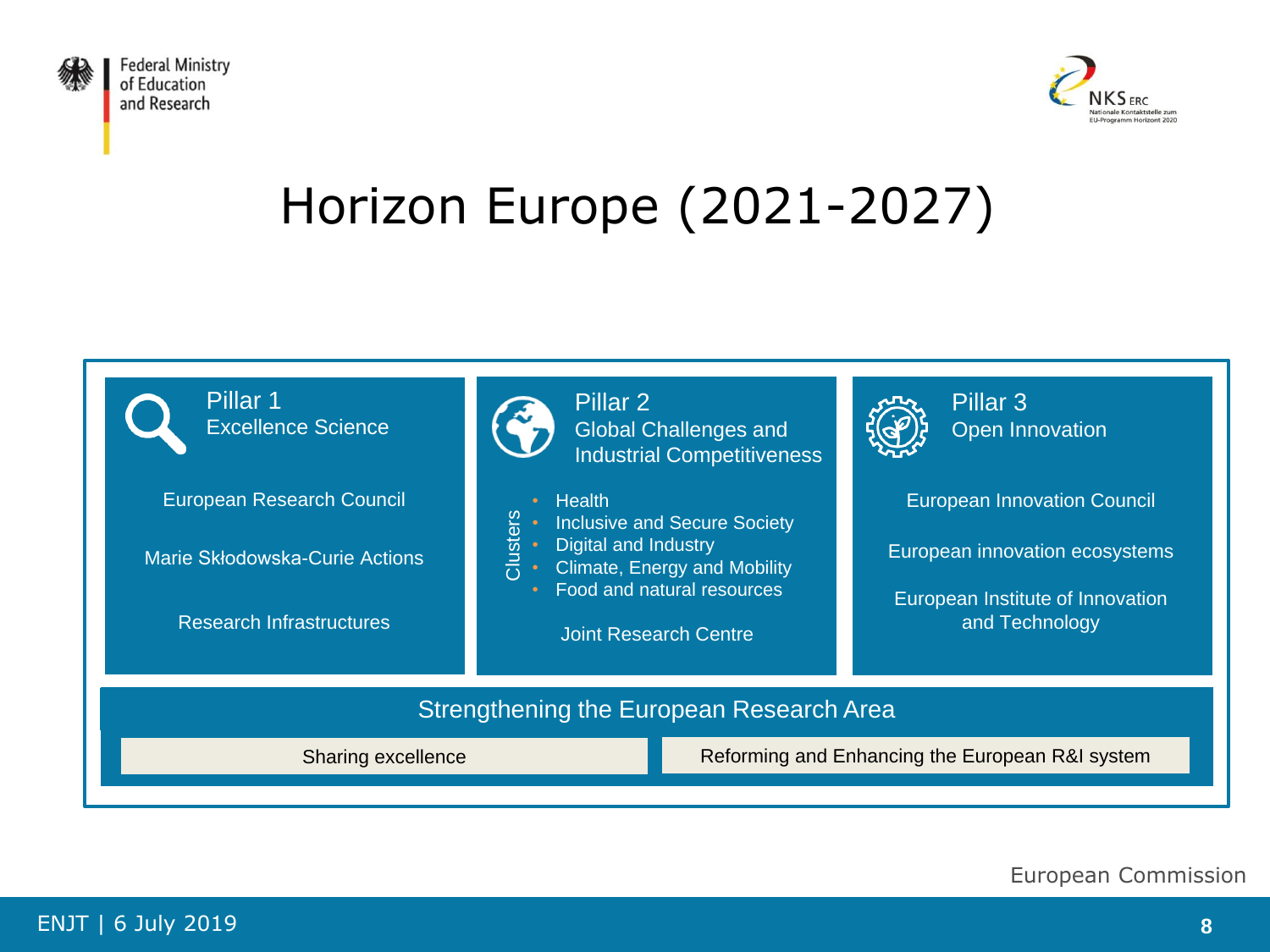



### Horizon Europe budget (EC proposal)



**Excellence Science** 25,8 Bn. EUR 28%

**Global Challenges & Industrial Competitiveness** 52.7 Bn. EUR • 56%

**Open Innovation** 13.5 Bn. EUR • 14%

**Strengthening the European Research Area** 2,1 Bn. EUR • 2%

*Total: 94,1 Bn. EUR*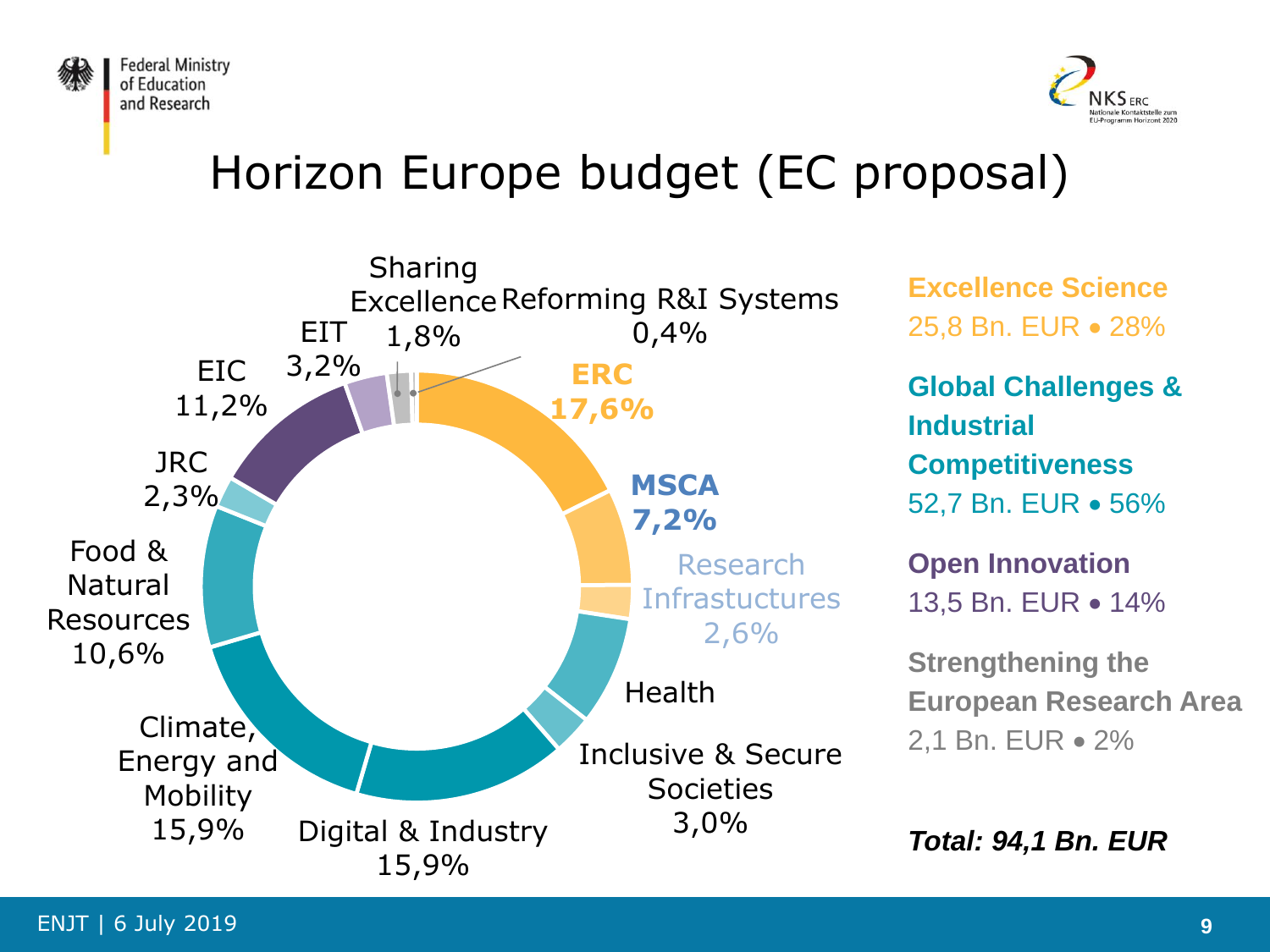



# ERC funding principles & schemes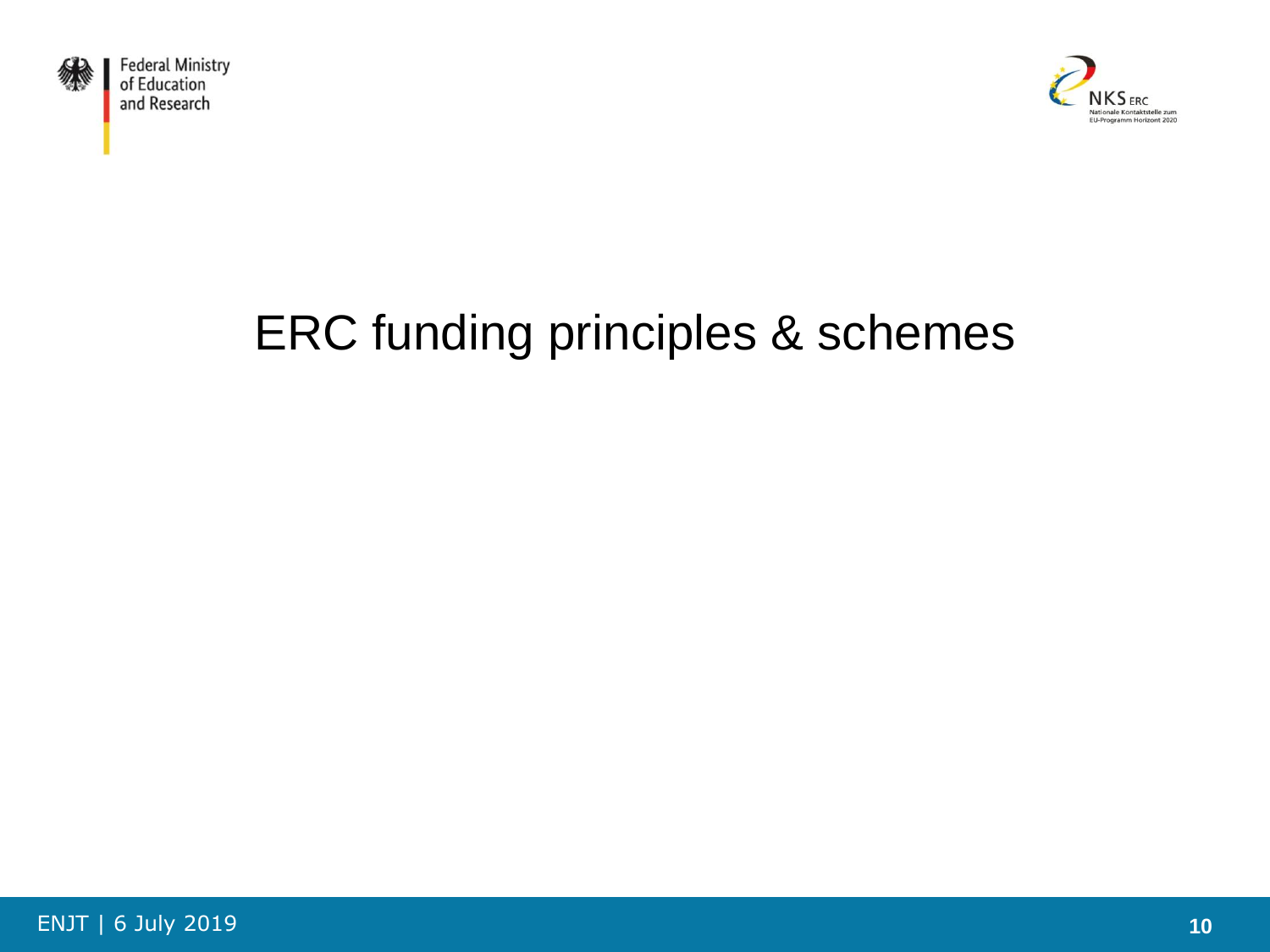



# Key principles

- EU funding of basic research ("frontier research")
- Science-led ownership (Scientific Council)
- **Den to all fields of research and to researchers of any age and** nationality
- **Scientific excellence is the sole criterion for evaluation**
- Funding of individuals: Principal Investigator (+ team) & project
- Funding: 100 % of direct project costs: salary, travel, consumables, publications (Open Access), equipment (within the limits of depreciation rules); plus 25 % overhead
- Annual calls, online submission of proposals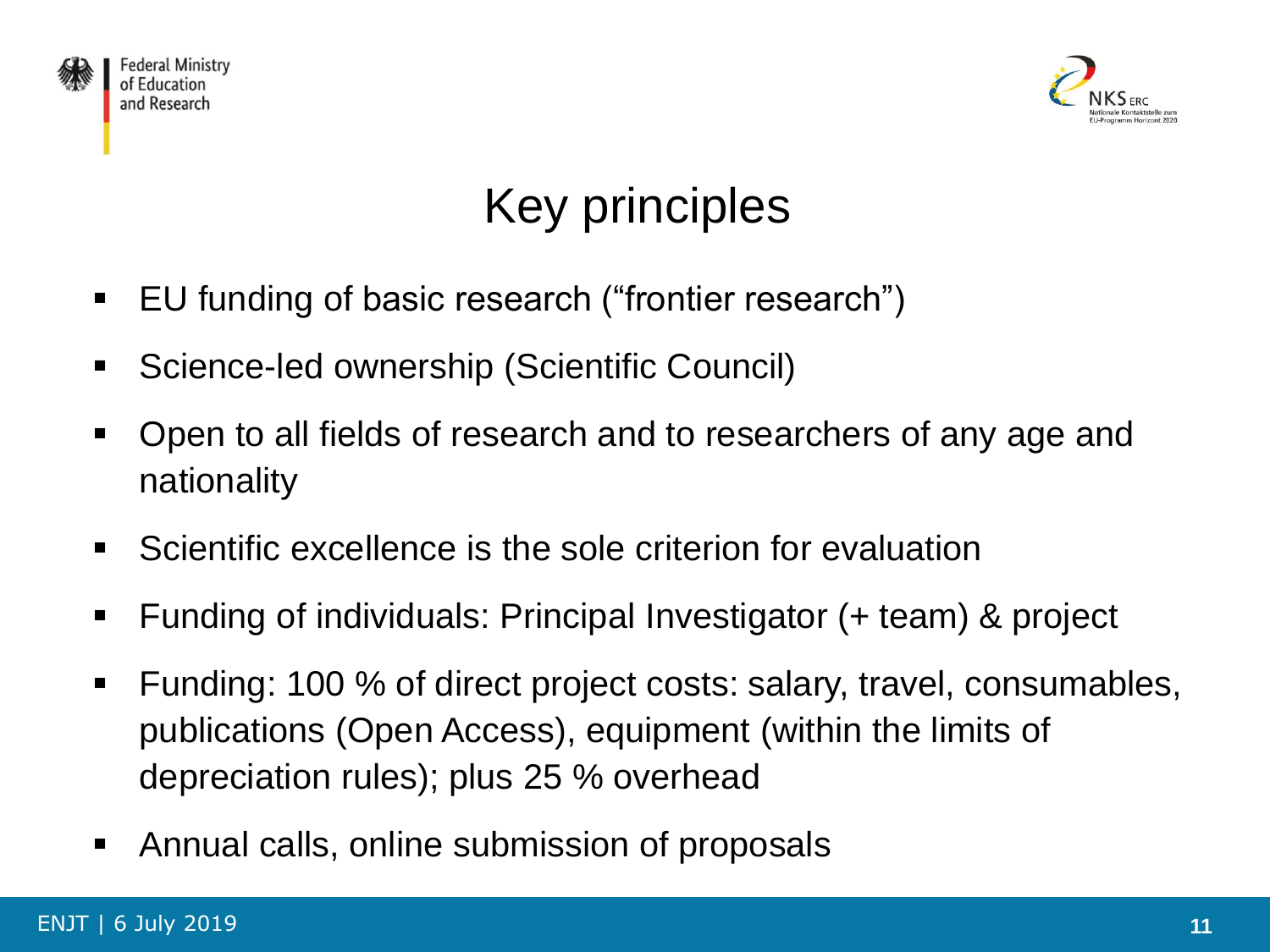



# ERC Funding Schemes

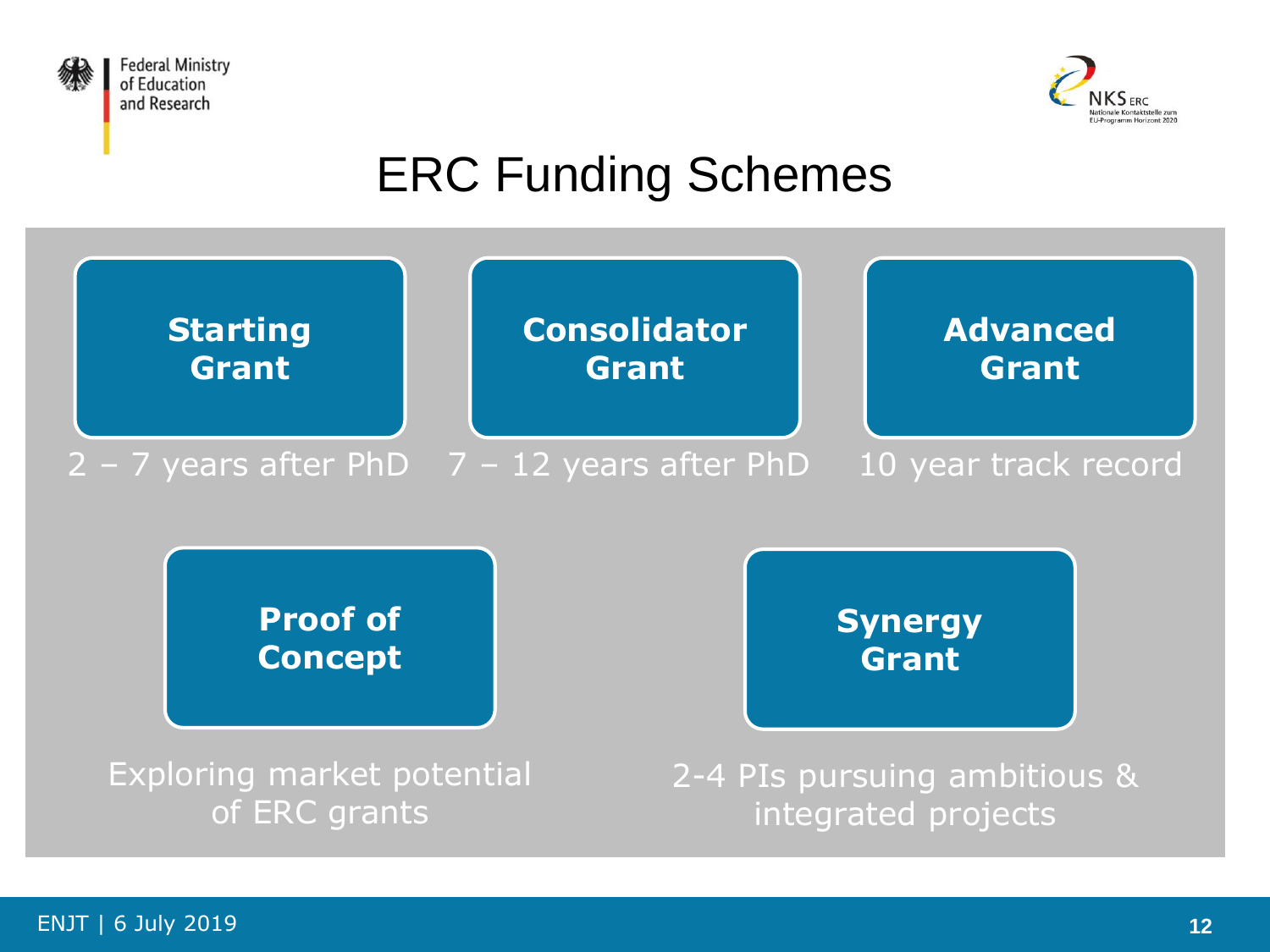



# StG CoG

|    | 2-7 years* after PhD                                                                                          | 7-12 years* after $PhD$                             |  |  |  |
|----|---------------------------------------------------------------------------------------------------------------|-----------------------------------------------------|--|--|--|
|    | (*extension in exceptional cases; special rules for MD)<br>1 (StG) or several (CoG) important publications as |                                                     |  |  |  |
|    |                                                                                                               | main author/without participation of PhD supervisor |  |  |  |
| br | max. EUR 1.5 million max. EUR 2 million                                                                       |                                                     |  |  |  |
| on | (in addition: up to EUR 1 million for major equipment, PIs from<br>Third Countries; access to RIs)            |                                                     |  |  |  |
|    |                                                                                                               | EU Member State or Associated Country               |  |  |  |
|    | $\geq 50\%$                                                                                                   | $\geq 40\%$                                         |  |  |  |
| nt | $\geq 50\%$ in Europe                                                                                         |                                                     |  |  |  |
| ĥ  | single submission of full proposal,                                                                           |                                                     |  |  |  |
|    |                                                                                                               | two-step evaluation (including interview)           |  |  |  |

**PI**

**Funding (for a max. durati of 5 years)**

**Host institution** 

**Time commitme** 

**Application procedure**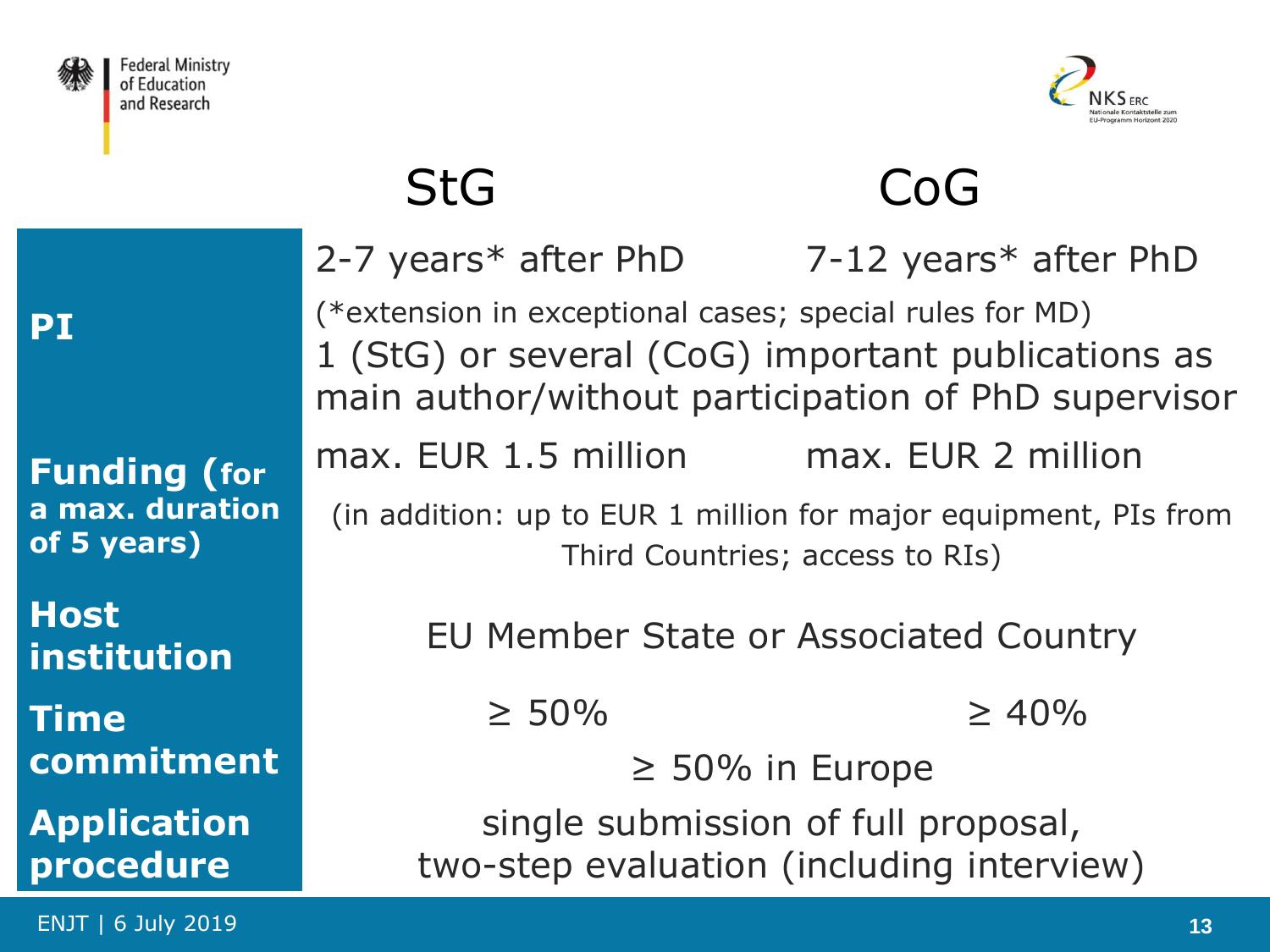



# Prolonged eligibility (StG, CoG)

- Calculation of the eligibility time window: Time elapsed between date on the PhD certificate and 1 January of call year (i.e. 2020)
- Prolonged eligibility for parental leave
	- Mothers: 18 months per child
	- Fathers: documented time of leave taken
- Other reasons (after PhD):
	- Documented elapsed time for long-term illnesses (> 90 days)
	- Clinical training, national service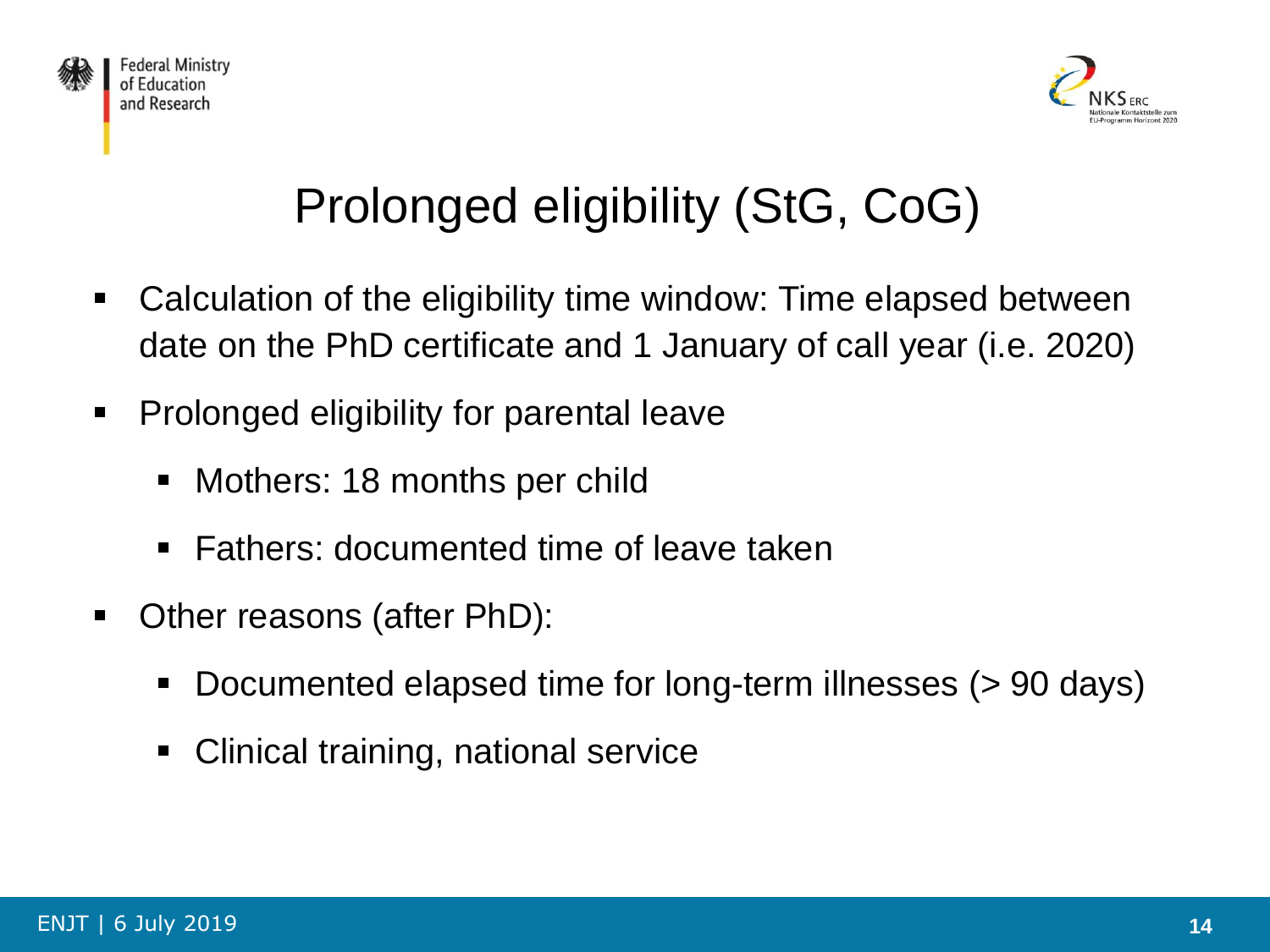



# Eligibility of medical doctorates

- Additional requirement: PIs with medical doctorate (MD/Dr.med.) need to provide additional PhD or appointment that requires doctoral equivalency (postdoc fellowship, professorship, ...)
- **Specific eligibility window:** 
	- Starting Grant: 4-9 years past 3<sup>rd</sup> medical examination (Staatsexamen)
	- Consolidator Grant: 9-14 years past 3<sup>rd</sup> medical examination (Staatsexamen)
- Date of medical doctorate does not count for eligibility window
- PIs with MD and PhD: date of earliest degree applies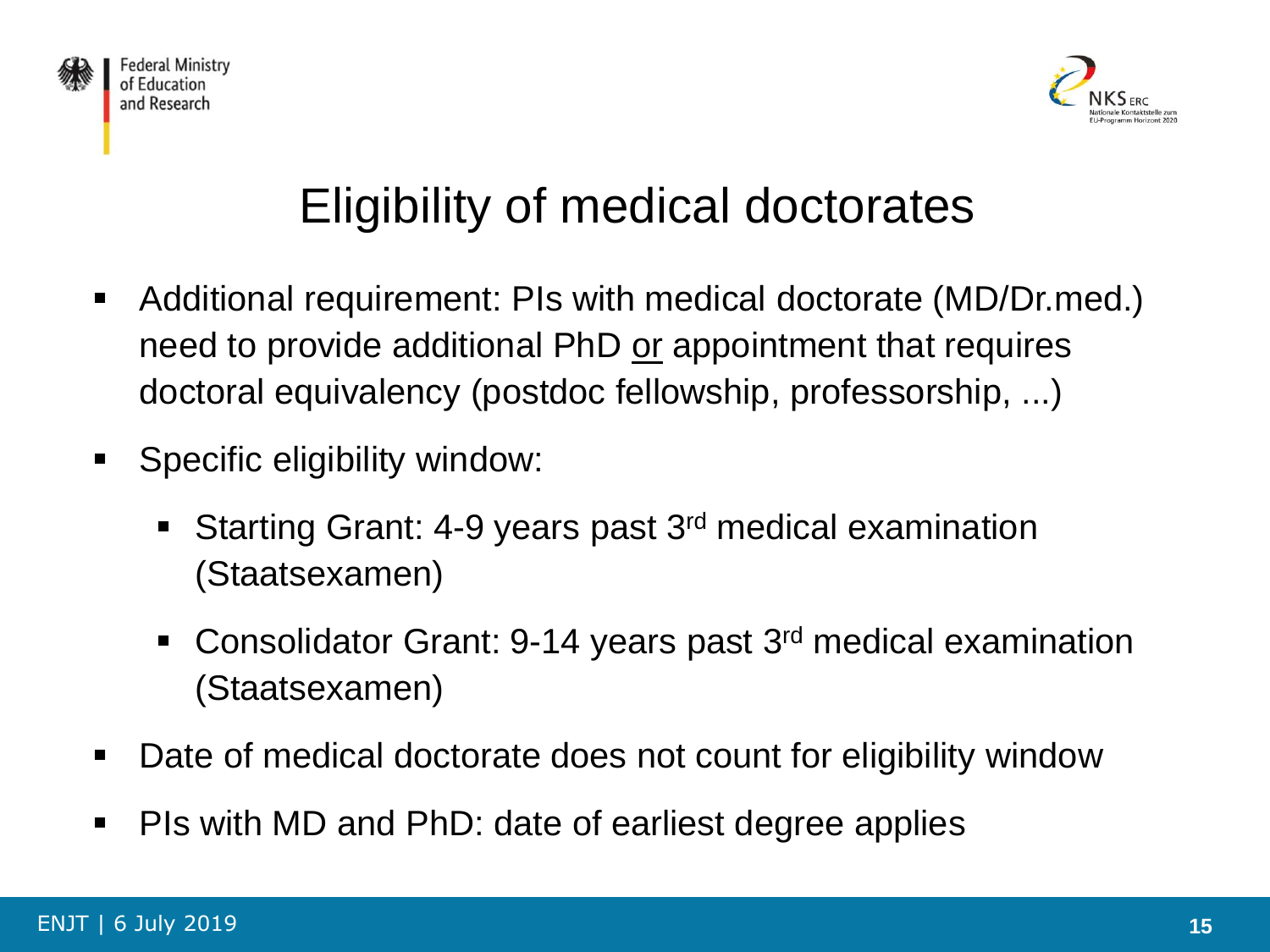



# ERC Advanced Grant

| <b>PT</b>                      | <b>Established researchers</b>                                                                                                                  |  |  |
|--------------------------------|-------------------------------------------------------------------------------------------------------------------------------------------------|--|--|
| <b>Benchmark</b>               | Significant research achievements<br>(indicative specs.) in the last 10 years                                                                   |  |  |
| <b>Funding</b>                 | max. EUR 2.5 million for up to 5 years<br>(in addition: up to EUR 1 million for major<br>equipment, PIs from Third Countries; access to<br>RIs) |  |  |
| <b>Host institution</b>        | <b>EU Member StateAss/ociated Country</b>                                                                                                       |  |  |
| <b>Time commitment</b>         | $\geq$ 30% ( $\geq$ 50% in Europe)                                                                                                              |  |  |
| <b>Evaluation</b><br>procedure | single submission of full proposal,<br>two-step evaluation                                                                                      |  |  |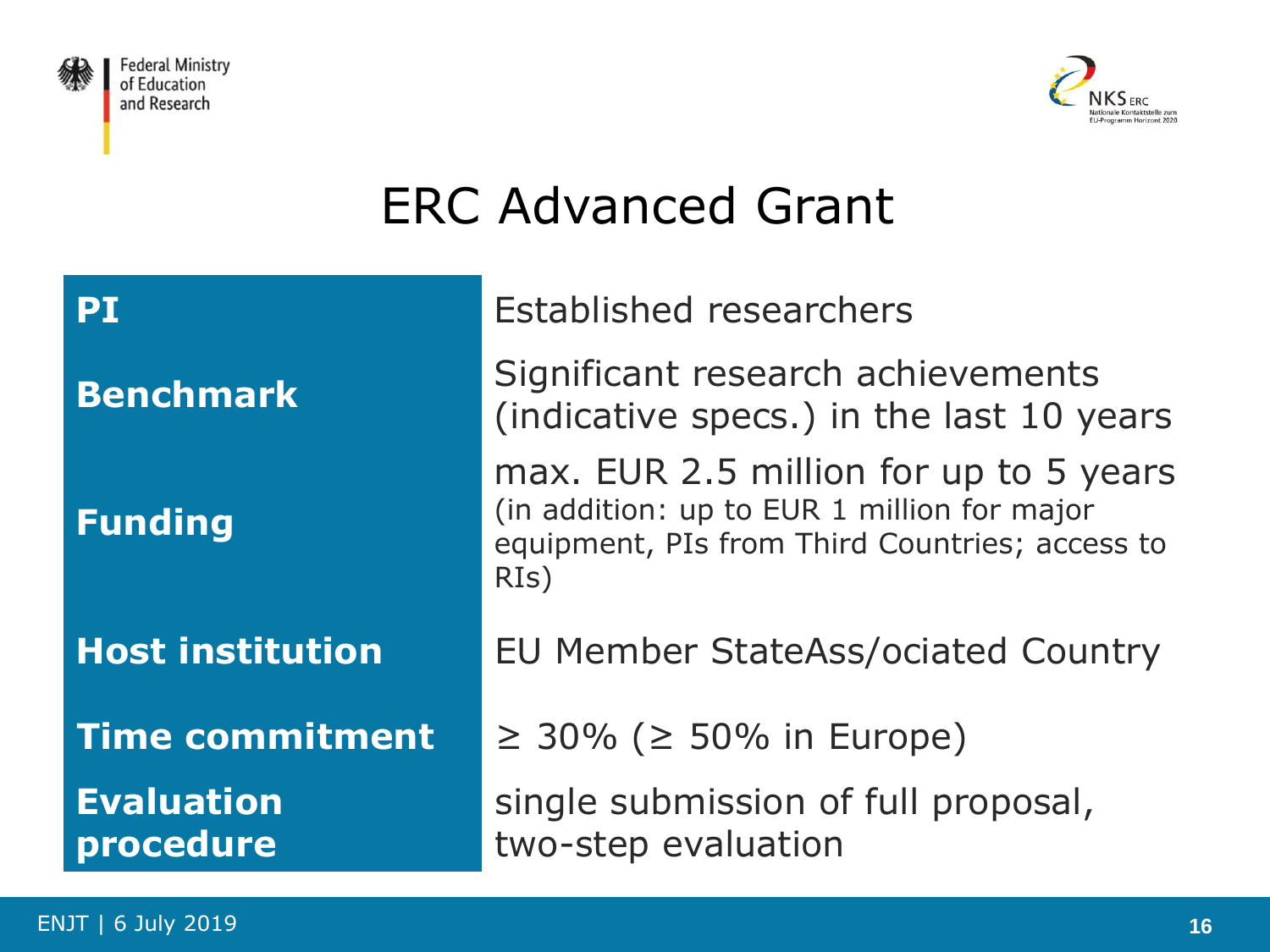



# ERC Synergy Grant

**Target group** 2-4 PIs, complementarity is essential

**Benchmark** Ambitious research goals, could not be addressed by individual PIs

> max. EUR 10 million for up to 6 years (in addition: up to EUR 4 million for major equipment, PIs from Third Countries, access to RIs)

**Host institution** EU Member State/Associated Country (optional: 1 PI from Third Country)

**Time commitment**  $\geq 30\%$  ( $\geq 50\%$  in Europe)

single submission of full proposal, three-step evaluation (including interviews)

**Funding**

**Procedure**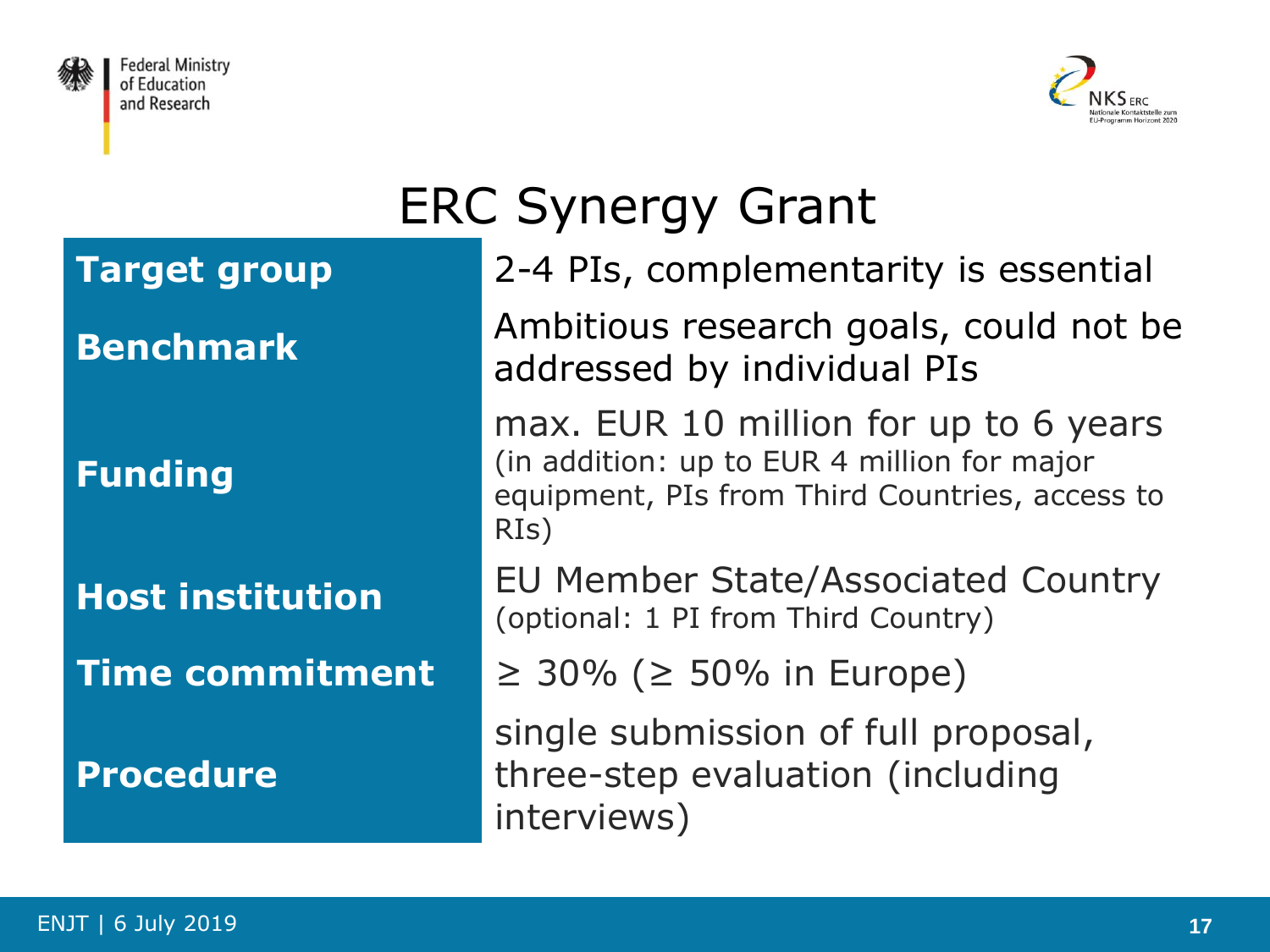



# ERC application & peer review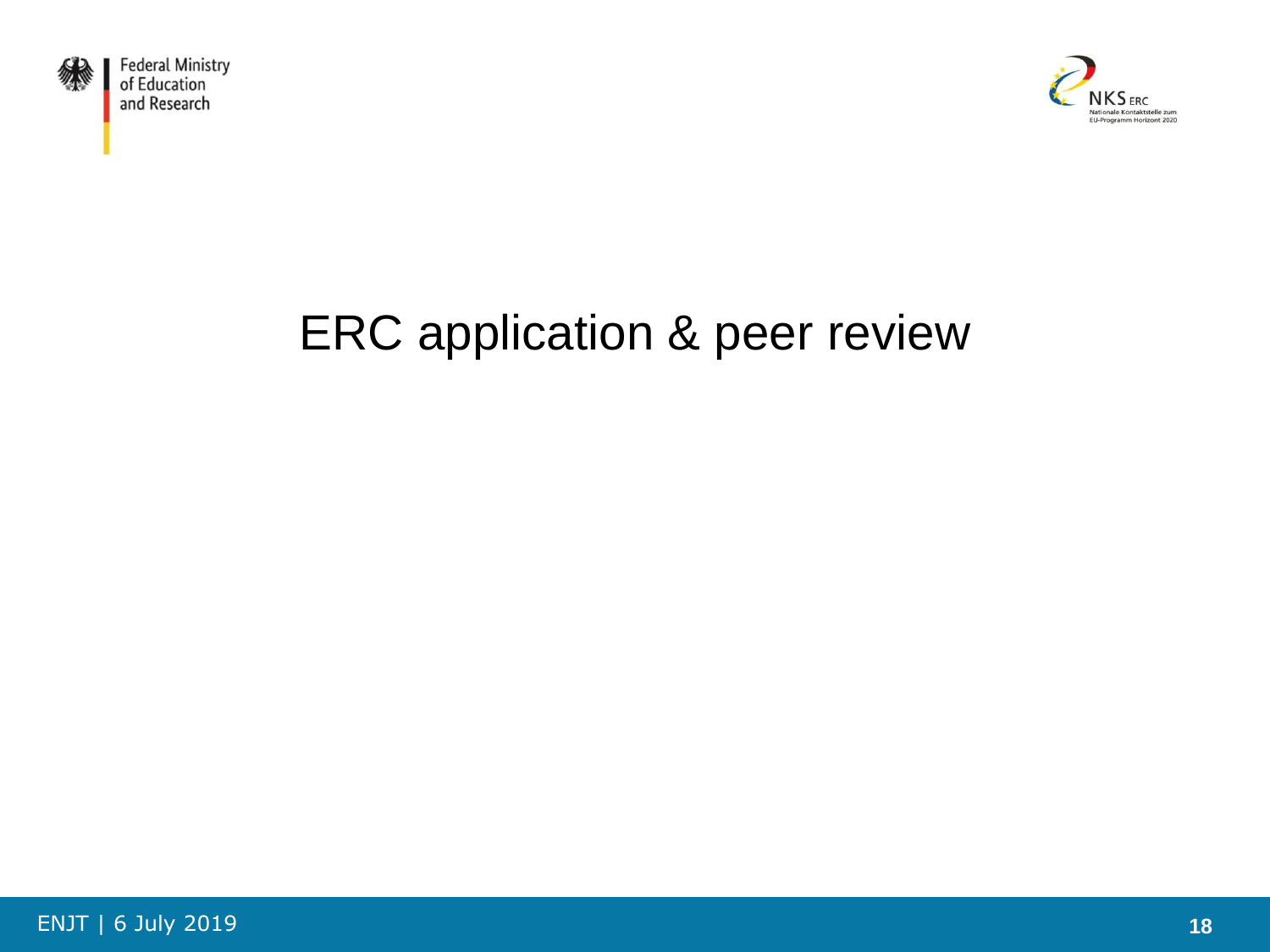



# Application process

- **Annually calls for proposals**
- **Specific (strict) deadline**
- Proposal
	- **submitted by the PI**
	- **jointly with the Host Institution (Host Support Letter)**
- **Online submission: Funding and Tenders Portal:** https://ec.europa.eu/info/funding[tenders/opportunities/portal/screen/home](https://ec.europa.eu/info/funding-tenders/opportunities/portal/screen/home)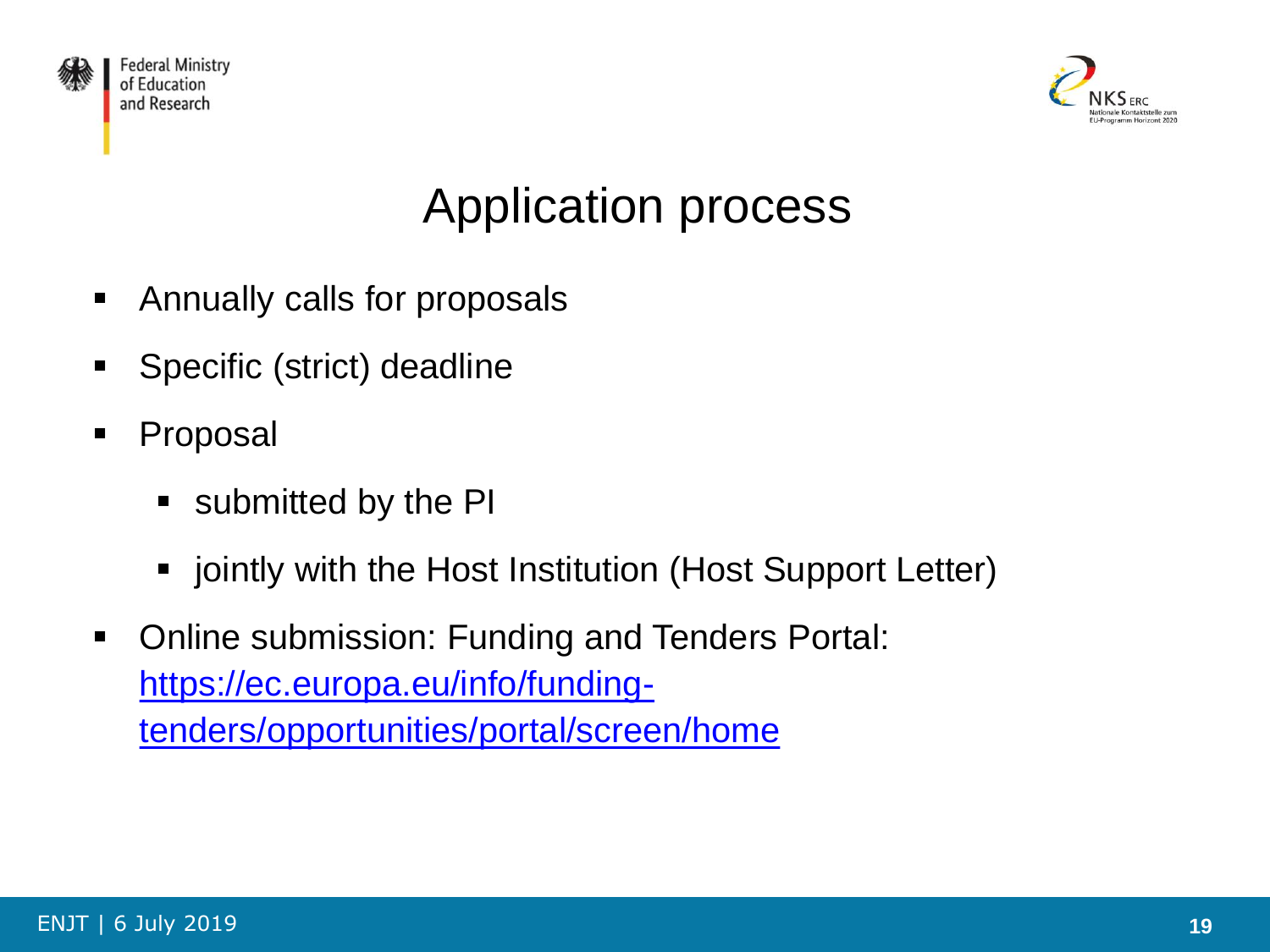



# Proposal elements



#### Supporting documentation

Host Support Letter (Host Institution Binding Statement of Suppor

- PhD-Certificate (and further documentation, StG & CoG only)
- Ethic review table & ethics self-assessment (if applicable)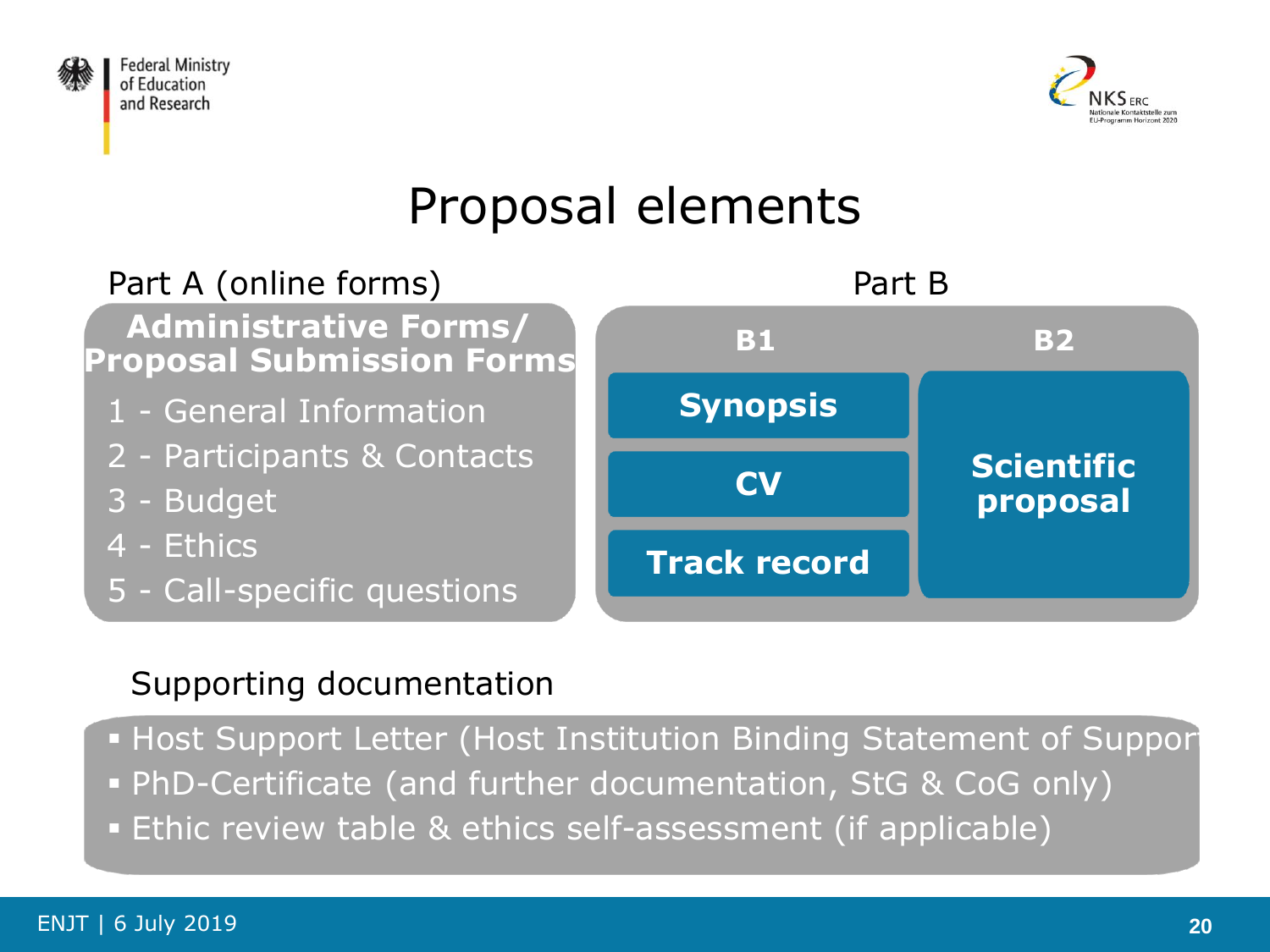



# Evaluation

- Peer-review by evaluation panels (ca. 15 members) and remote referees (specialists)
- Panel chairs will be known in advance; members afterwards
- 3 scientific domains
	- **Physical Sciences & Engineering (PE): 10 Panels**
	- **EXEC** Sciences (LS): 9 Panels
	- Social Sciences & Humanities (SH): 6 Panel
- Applicants choose panel/s (indicate keywords)
- Up to 3 reviewers can be excluded in advance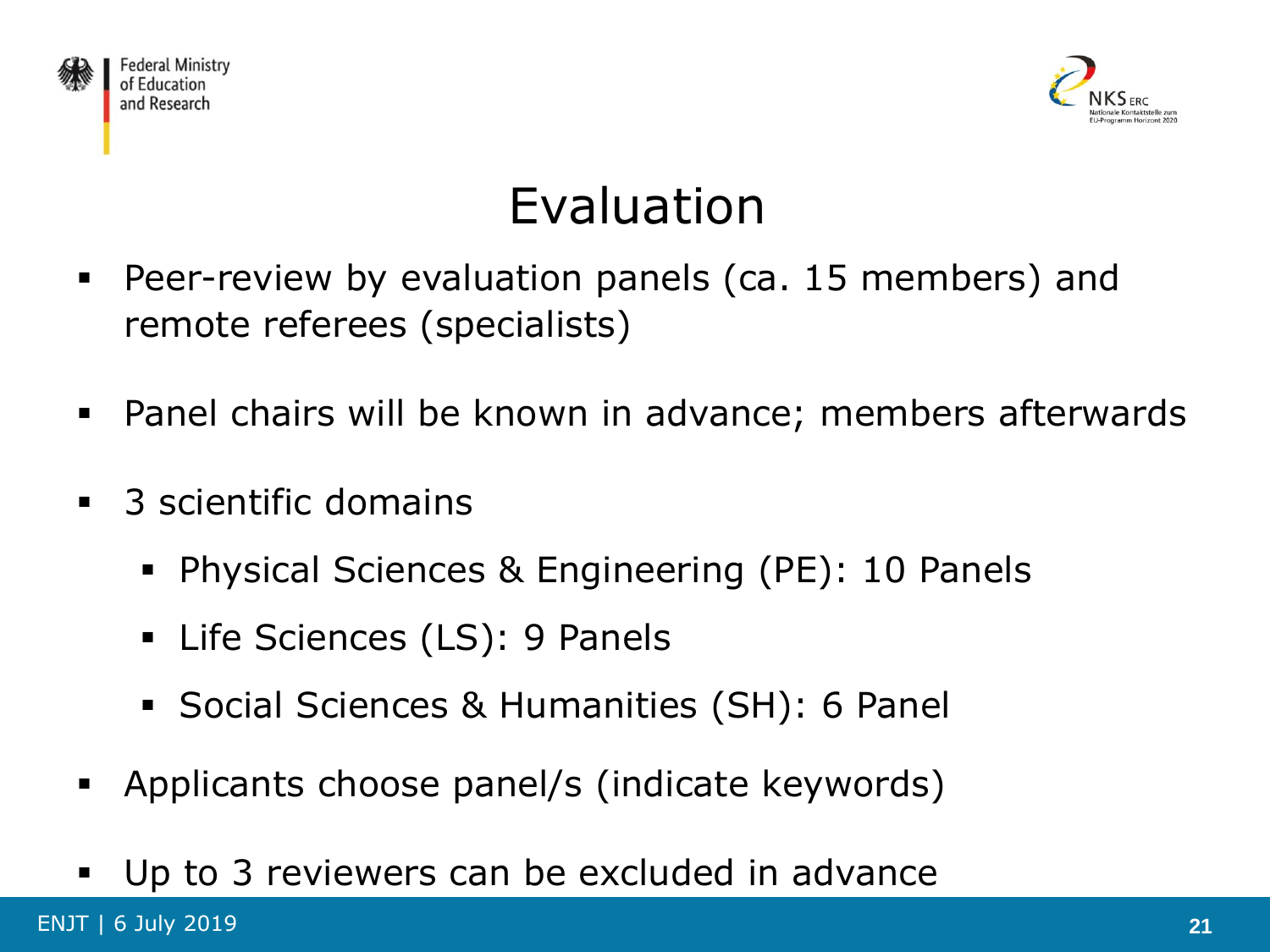

# ERC Panels



#### **Life Sciences**

- LS1 Molecular Biology, Biochemistry, Structural Biology and Molecular Biophysics
- LS2 Genetics, 'Omics', Bioinformatics, Systems Biology
- LS3 Cellular and Developmental Biology
- LS4 Physiology, Pathophysiology and Endocrinology
- **-LS5 Neurosciences and Neural Disorders**
- LS6 Immunity and Infection
- LS7 Applied Medical Technologies, Diagnostics, Therapies, and Public Health
- LS8 Ecology, Evolution and Environmental **Biology**
- LS9 Applied Life Sciences, Biotechnology and Molecular and Biosystems engineering

#### **Physical Sciences & Engineering**

- PE1 Mathematics
- PE2 Fundamental Constituents of Matter
- PE3 Condensed Matter Physics
- PE4 Physical and Analytical Chemical Sciences
- **PE5 Synthetic Chemistry and Materials**
- **PE6 Computer Science and Informatics**
- **PE7 Systems and Communication Engineering**
- **-PE8 Products and Process Engineering**
- PE9 Universe Sciences
- **PE10 Earth System Science**

#### **Social Sciences and Humanities**

- SH1 Individuals, Markets and Organisations
- SH2 Institutions, Values, Environment & Space
- SH3 The Social World, Diversity, Population
- SH4 The Human Mind and Its Complexity
- SH5 Cultures and Cultural Production
- SH6 The Study of the Human Past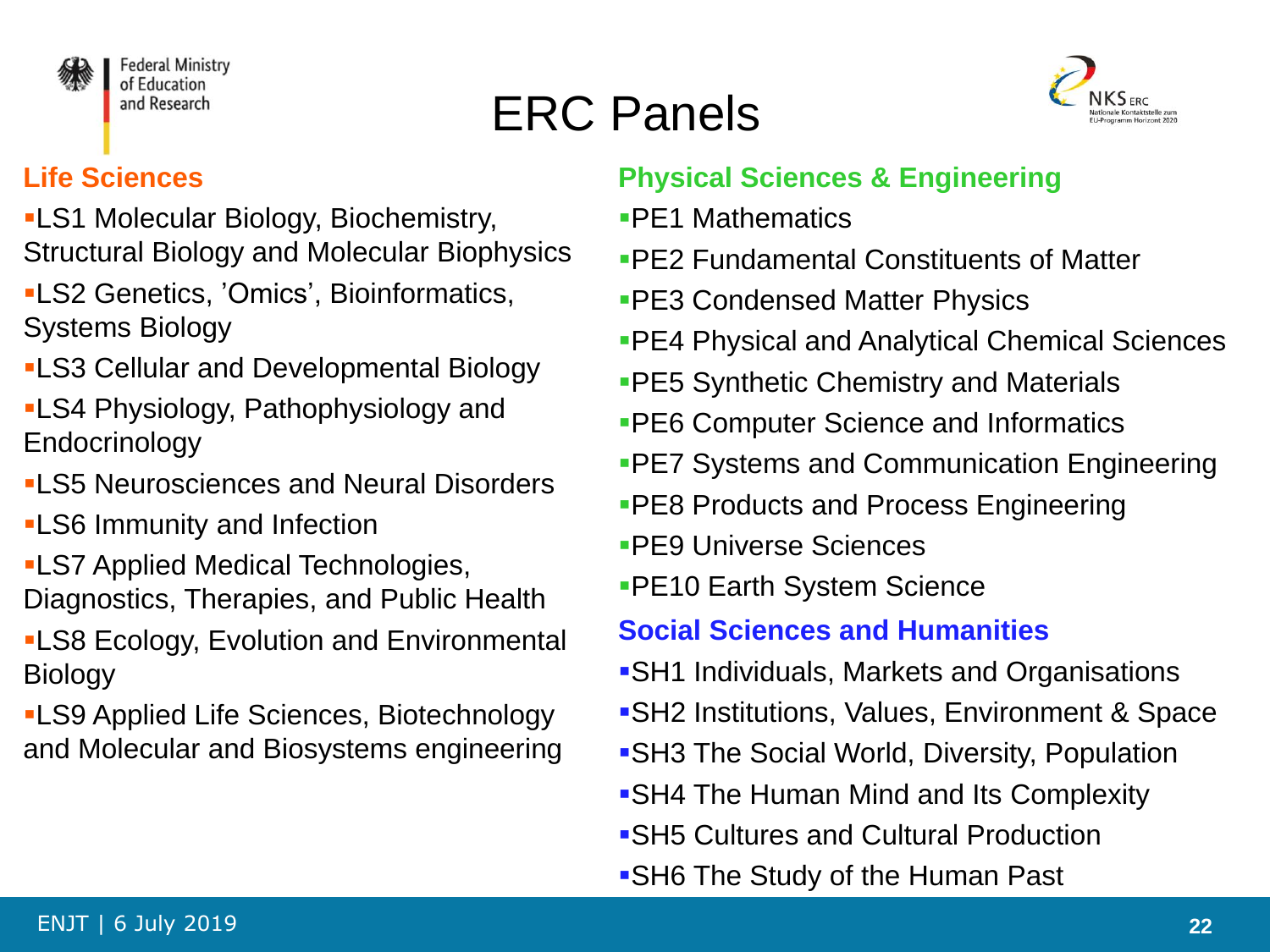



### StG, CoG & AdG: evaluation process

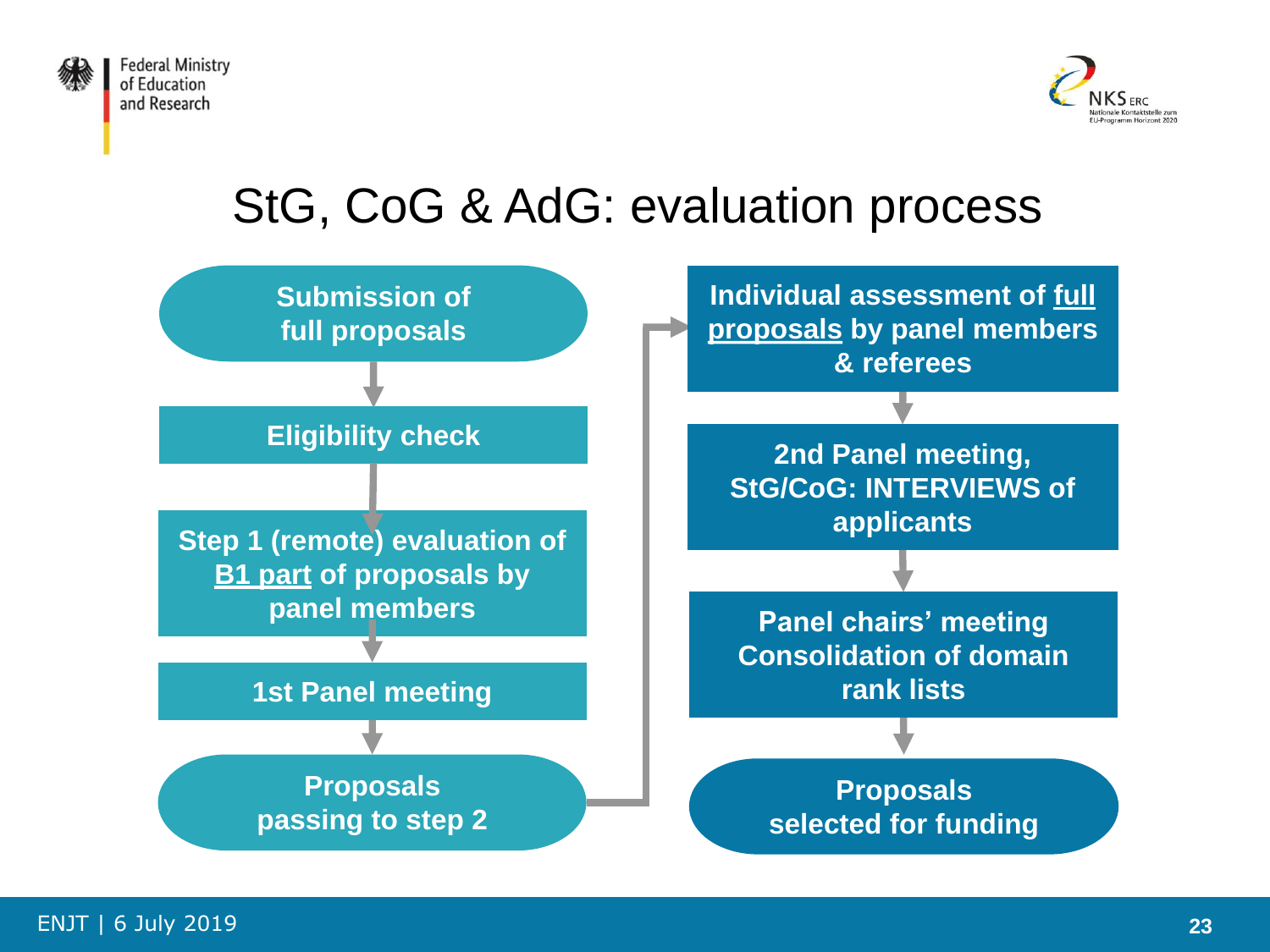



# Evaluation criteria: project (I)

Ground-breaking nature & potential impact of the research project

- To what extent does the proposed research address important challenges?
- To what extent are the objectives ambitious and beyond the state of the art (e.g. novel concepts and approaches or development between or across disciplines)?
- To what extent is the proposed research high risk/high gain (i.e. if successful the payoffs will be very significant, but there is a higher-than-normal risk that the research project does not entirely fulfil its aims)?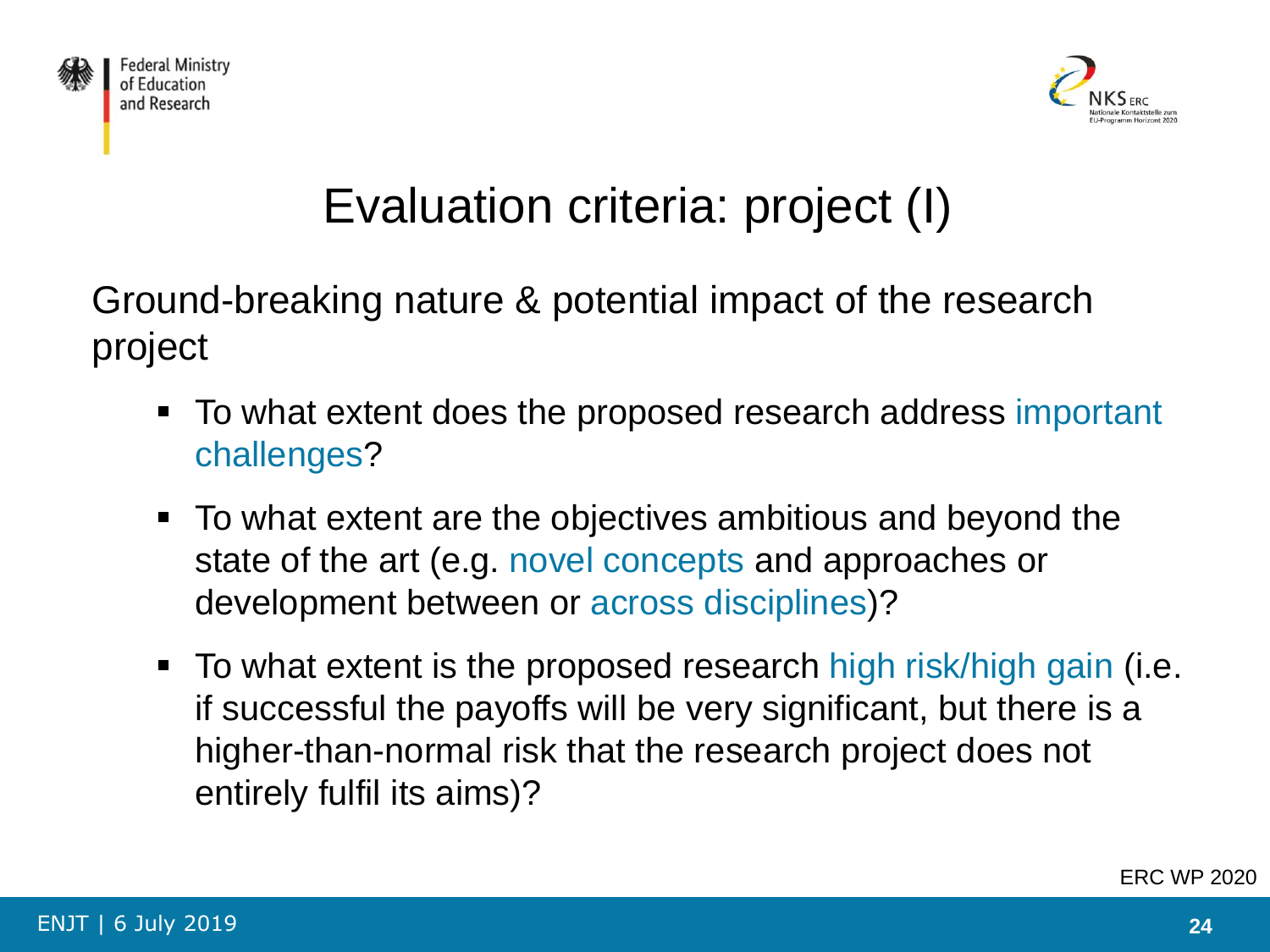



# Evaluation criteria: project (II)

Scientific Approach

- To what extent is the outlined scientific approach feasible bearing in mind the extent that the proposed research is high risk/high gain (based on the Extended Synopsis)?
- To what extent does the proposal go beyond what the individual Principal Investigators could achieve alone (for Synergy Grants, based on the Extended Synopsis)?
- To what extent is the combination of scientific elements put forward in the proposal crucial to address the scope and complexity of the research question (for Synergy Grants, based on the Extended Synopsis)?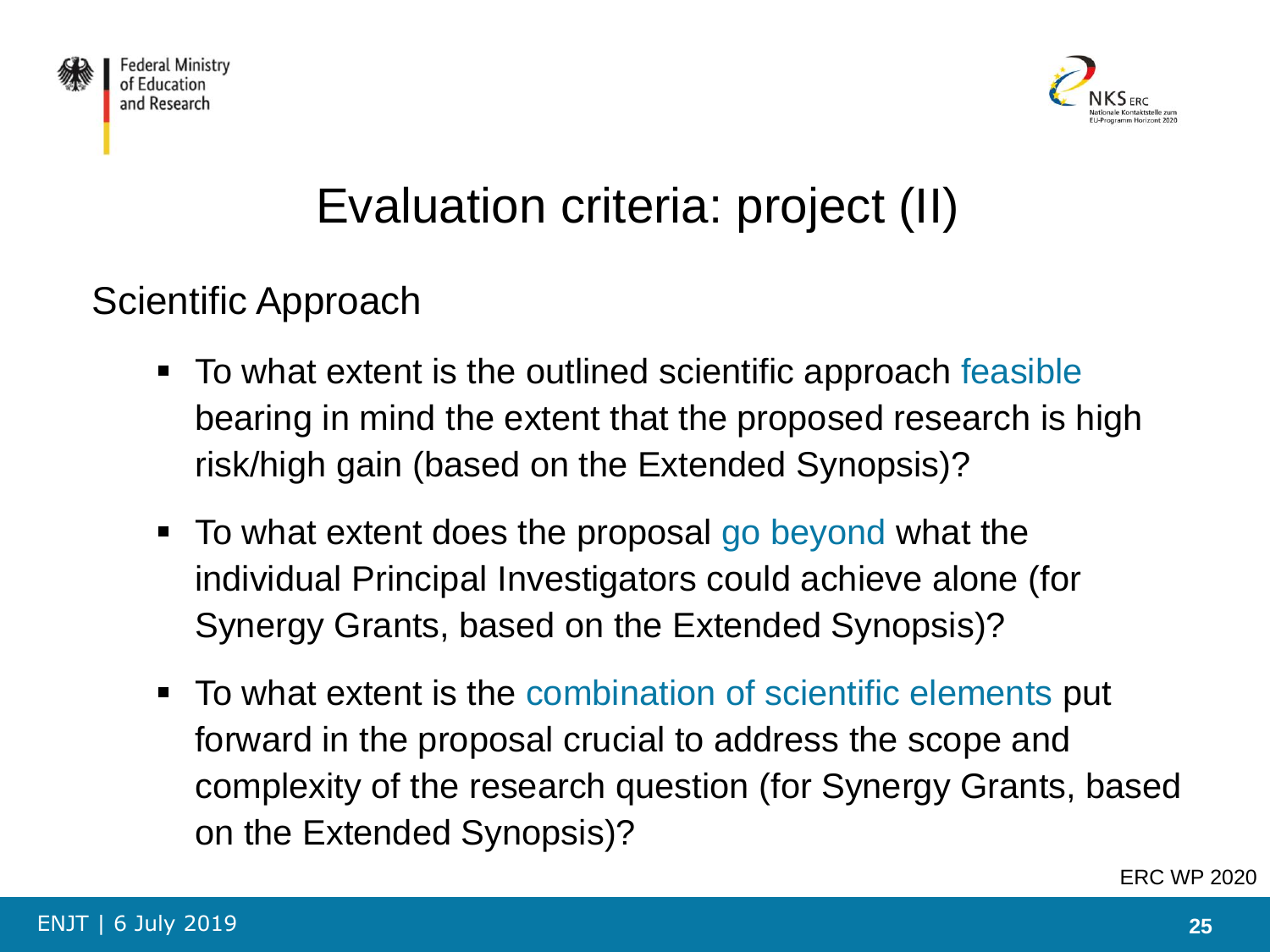



# Evaluation criteria: project (III)

- To what extent are the proposed research methodology and working arrangements appropriate to achieve the goals of the project (based on the full Scientific Proposal)?
- To what extent does the proposal involve the development of novel methodology (based on the full Scientific Proposal)?
- To what extent are the proposed timescales, resources and PI commitment adequate and properly justified (based on the full Scientific Proposal)?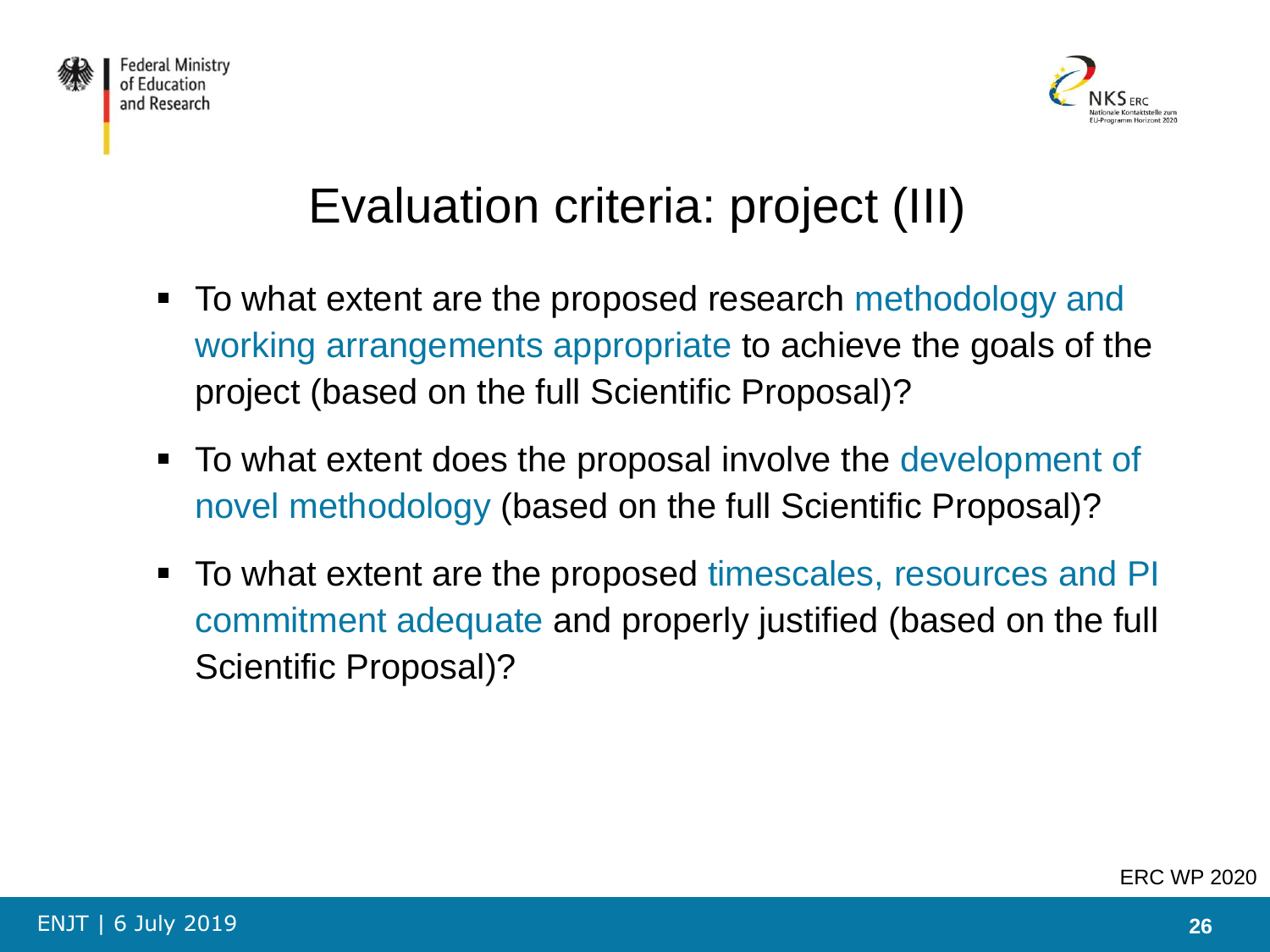



### Evaluation criteria: PI

Intellectual capacity and creativity:

- To what extent has the PI demonstrated the ability to conduct ground-breaking research?
- To what extent does the PI provide evidence of creative independent thinking?
- To what extent does the PI have the required scientific expertise and capacity to successfully execute the project
- To what extend has the PI demonstrated sound leadership in the training and advancement of young scientists? (for AdG)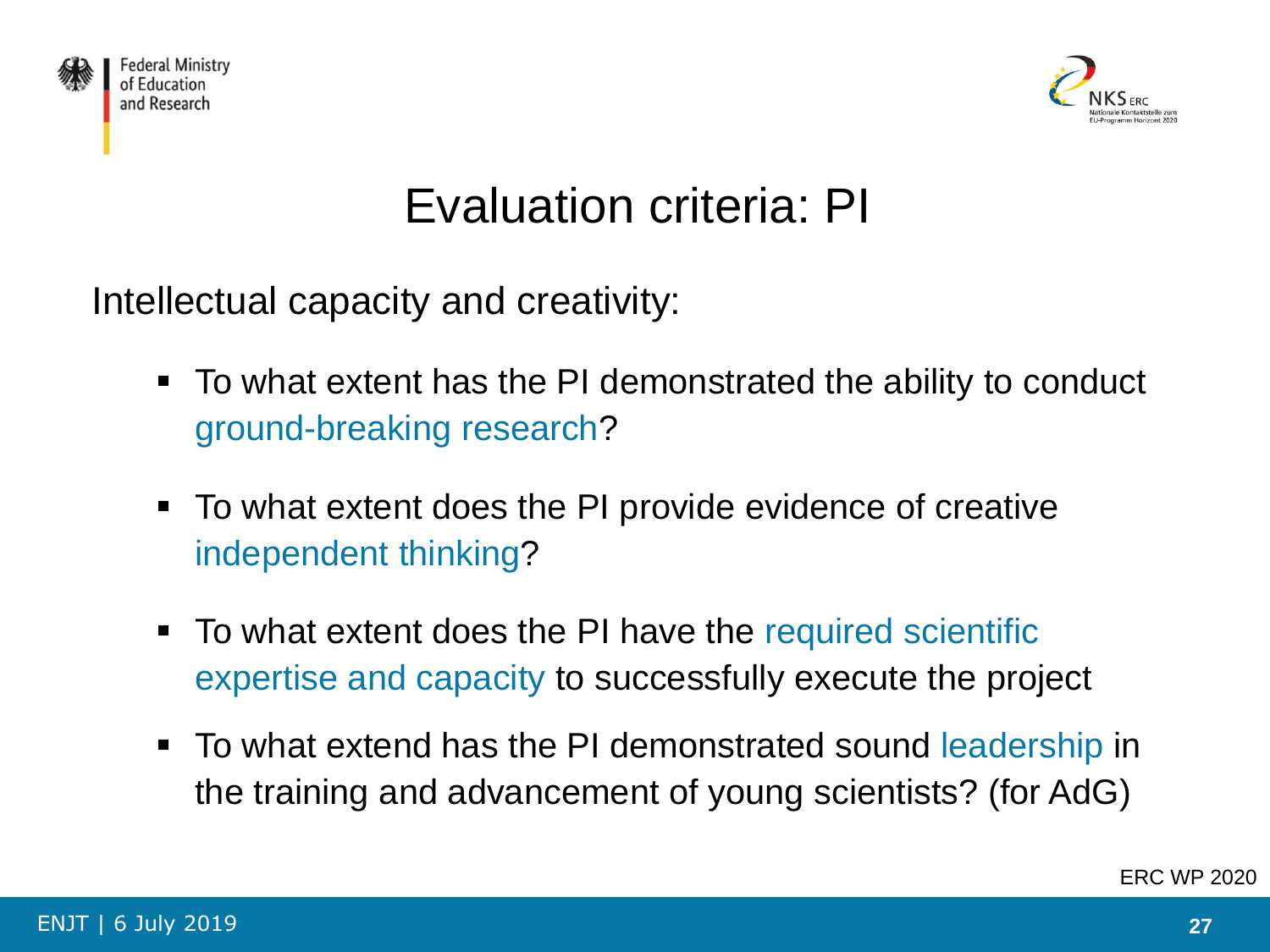



### Success rates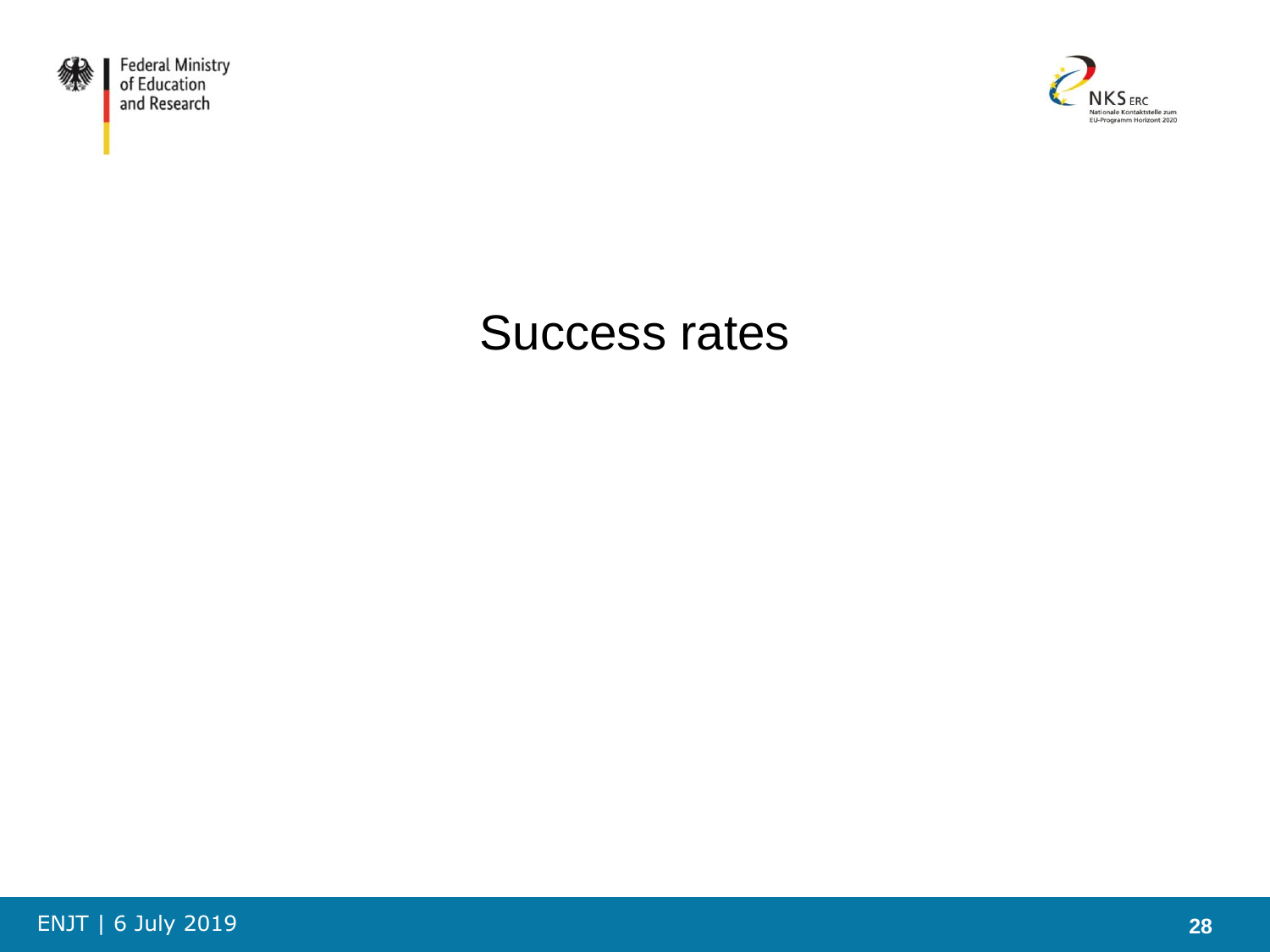



### **Success rate by host country (StG 2018)**



Source: ERC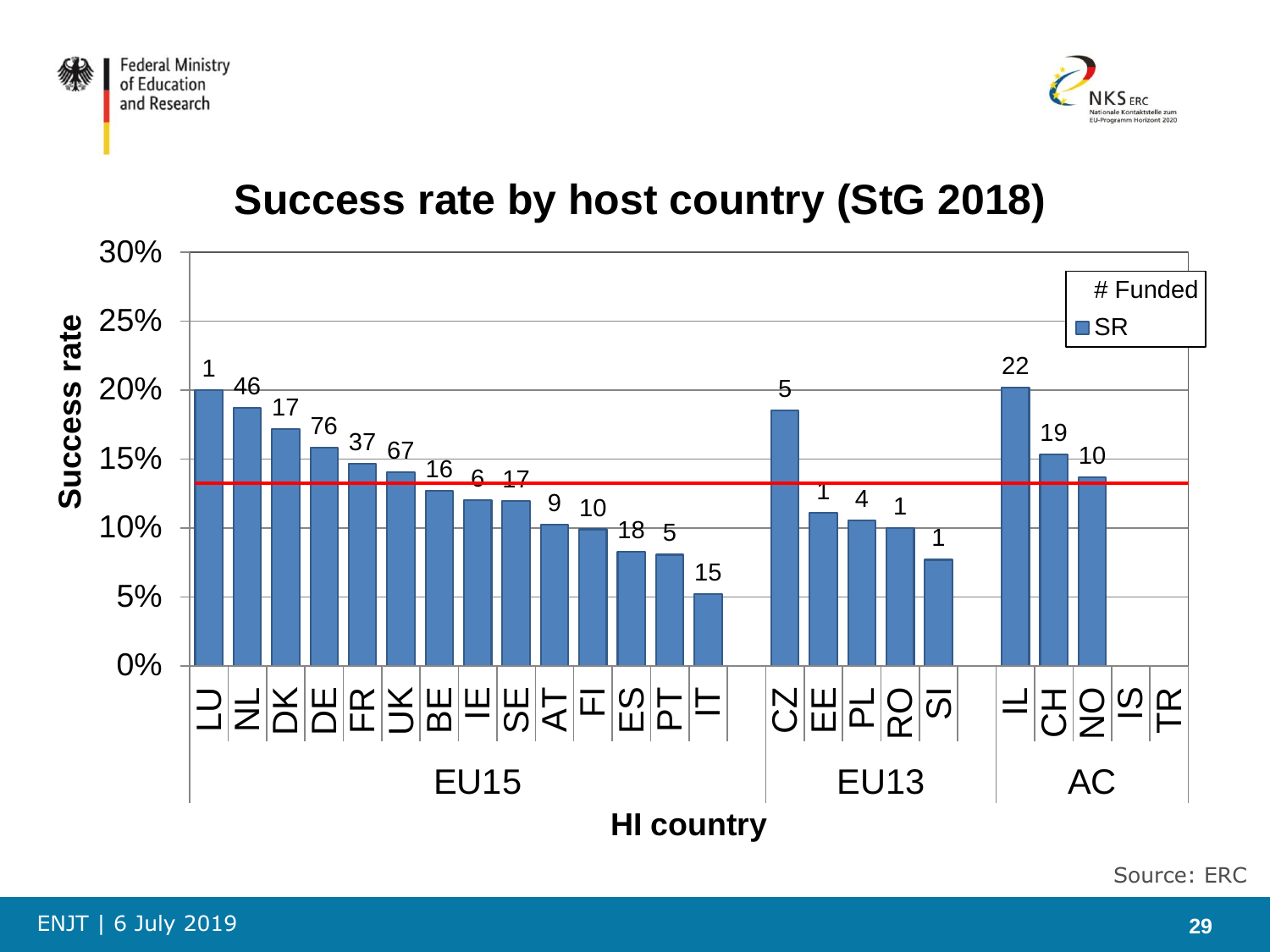



# Success rate 1<sup>st</sup> evaluation phase (StG 2019)



ENJT | 6 July 2019 **30**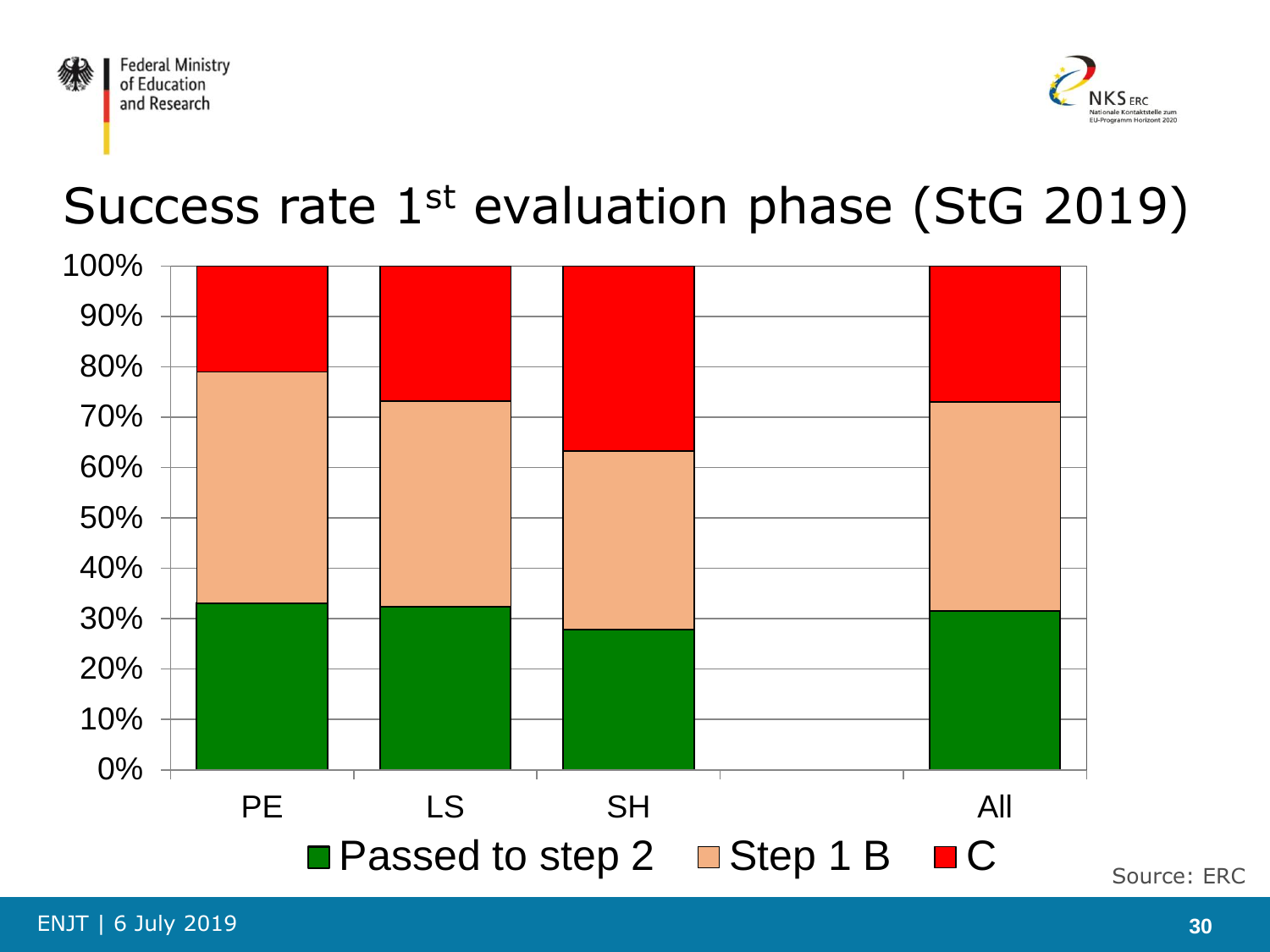



# Success rate 2<sup>nd</sup> evaluation phase (StG 2018)



Source: ERC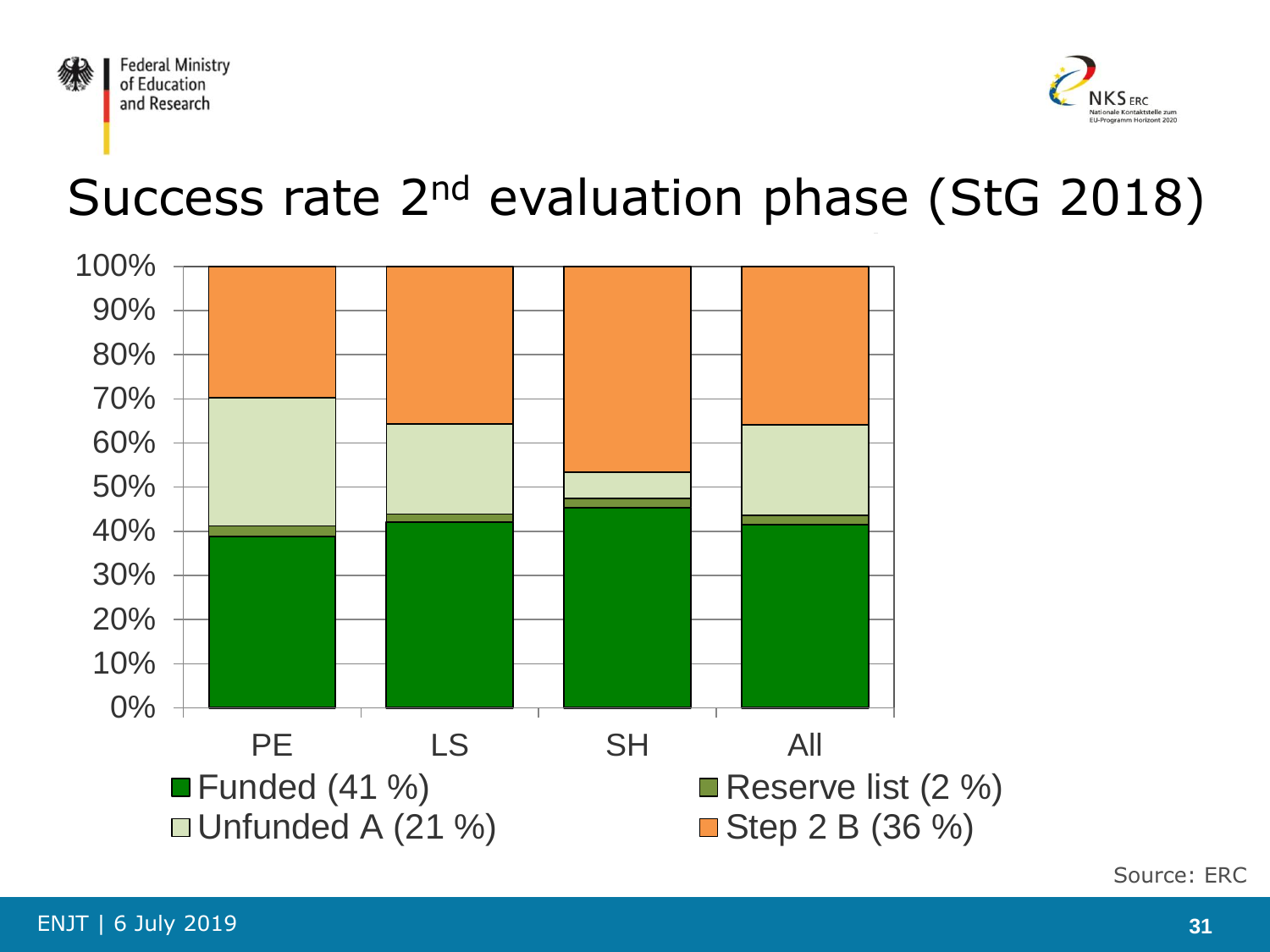



# Success rate by years past PhD (StG 2018)

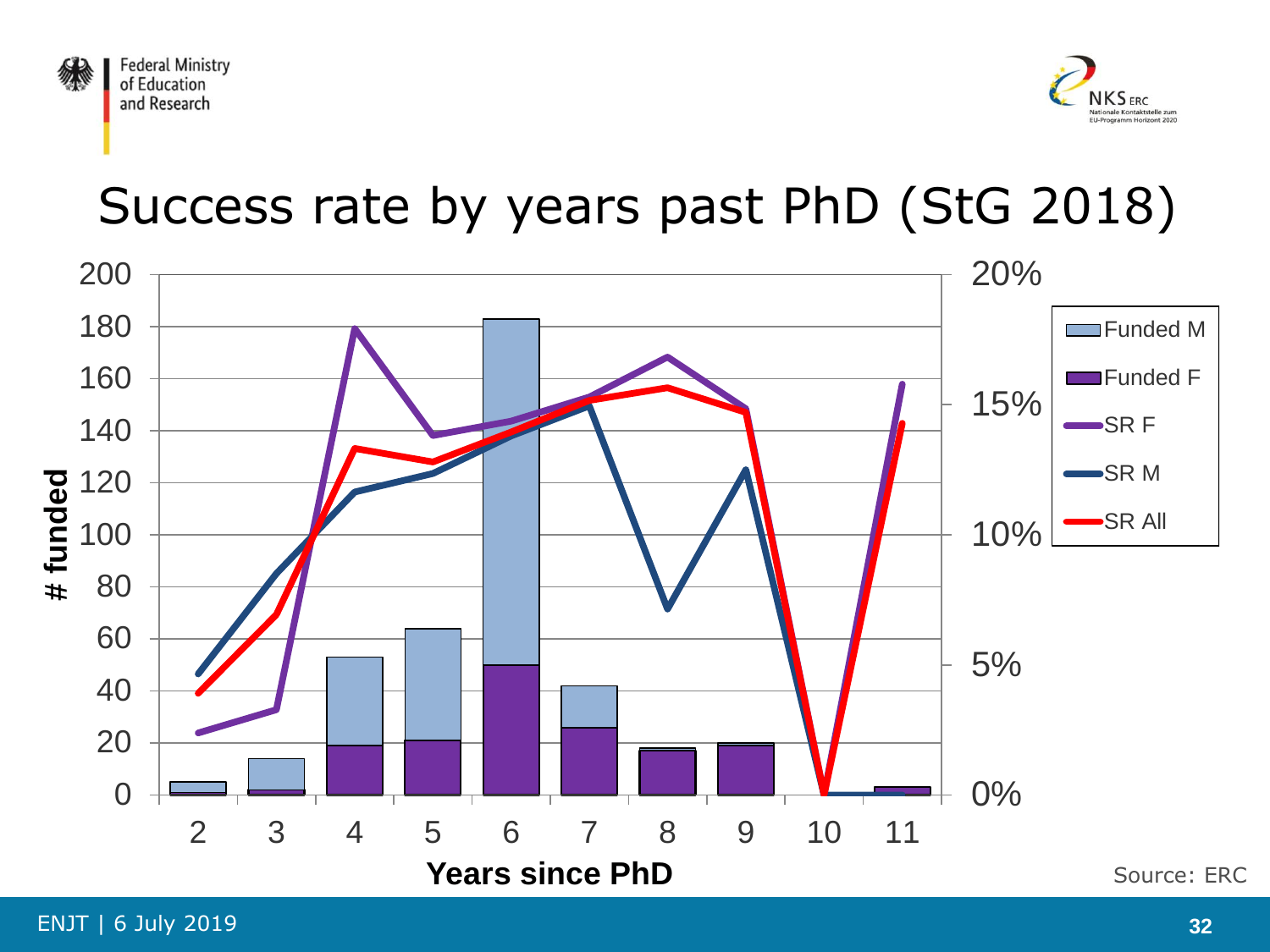



# ERC Calls 2020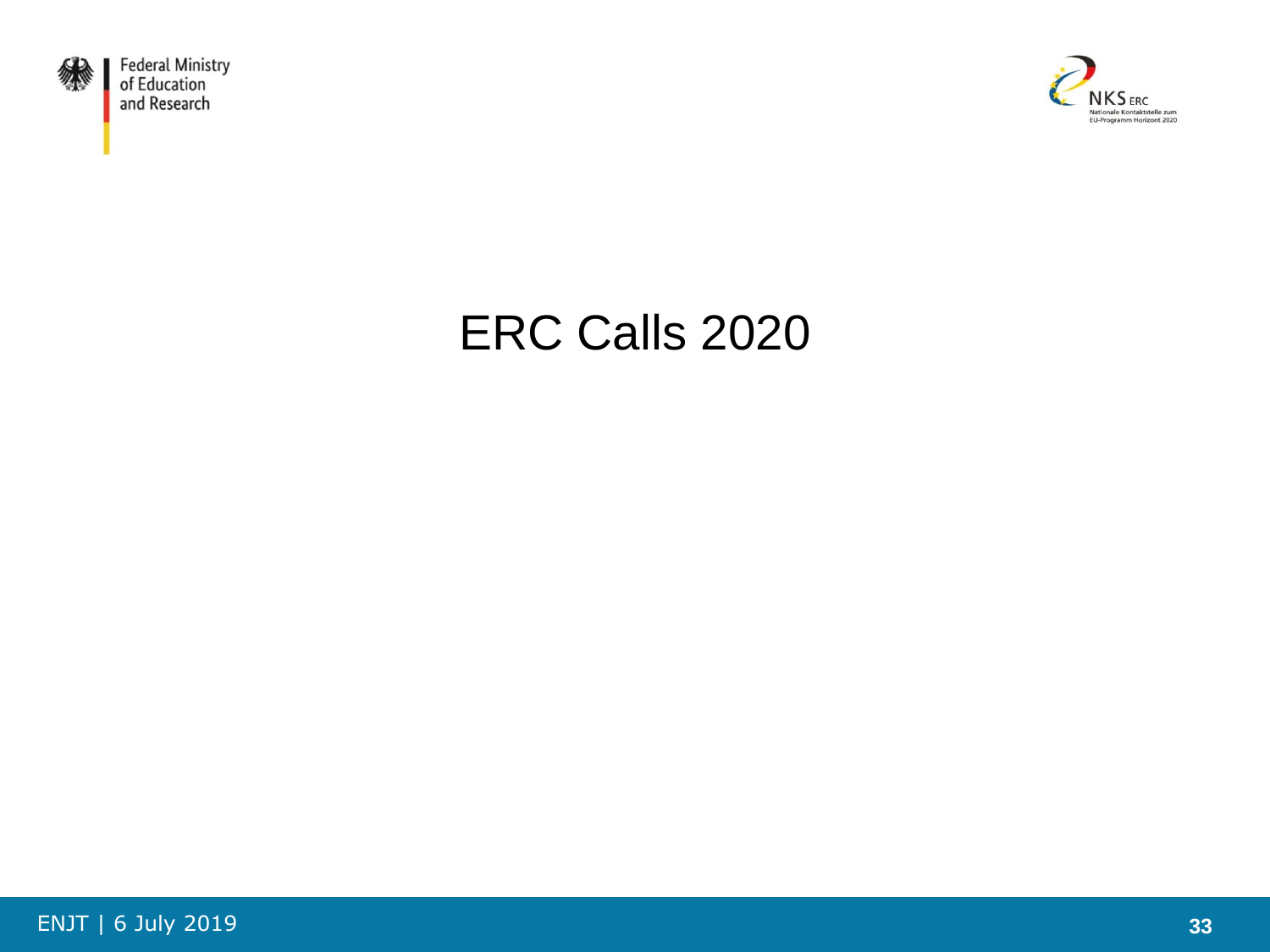



# ERC Call 2020 overview (I)

|                                                  | <b>Starting</b><br><b>Grant</b> | <b>Consolidator</b><br><b>Grant</b> | <b>Advanced</b><br><b>Grant</b> | <b>Synergy</b><br><b>Grant</b> | <b>Proof of Concept</b><br><b>Grant</b> |
|--------------------------------------------------|---------------------------------|-------------------------------------|---------------------------------|--------------------------------|-----------------------------------------|
| <b>Call identifier</b>                           | <b>ERC-2020-StG</b>             | <b>ERC-2020-CoG</b>                 | <b>ERC-2020-AdG</b>             | <b>ERC-2020-SyG</b>            | <b>ERC-2020-PoC</b>                     |
| <b>Call Opens</b>                                | 17/07/2019                      | 24/10/2019                          | 14/05/2020                      | 18/07/2019                     | 15/10/2019                              |
| <b>Call closes</b><br>(cut-off dates for<br>PoC) | 16/10/2019                      | 04/02/2020                          | 26/08/2020                      | 05/11/2019                     | 21/01/2020<br>23/04/2020<br>17/09/2020  |

ERC WP 2020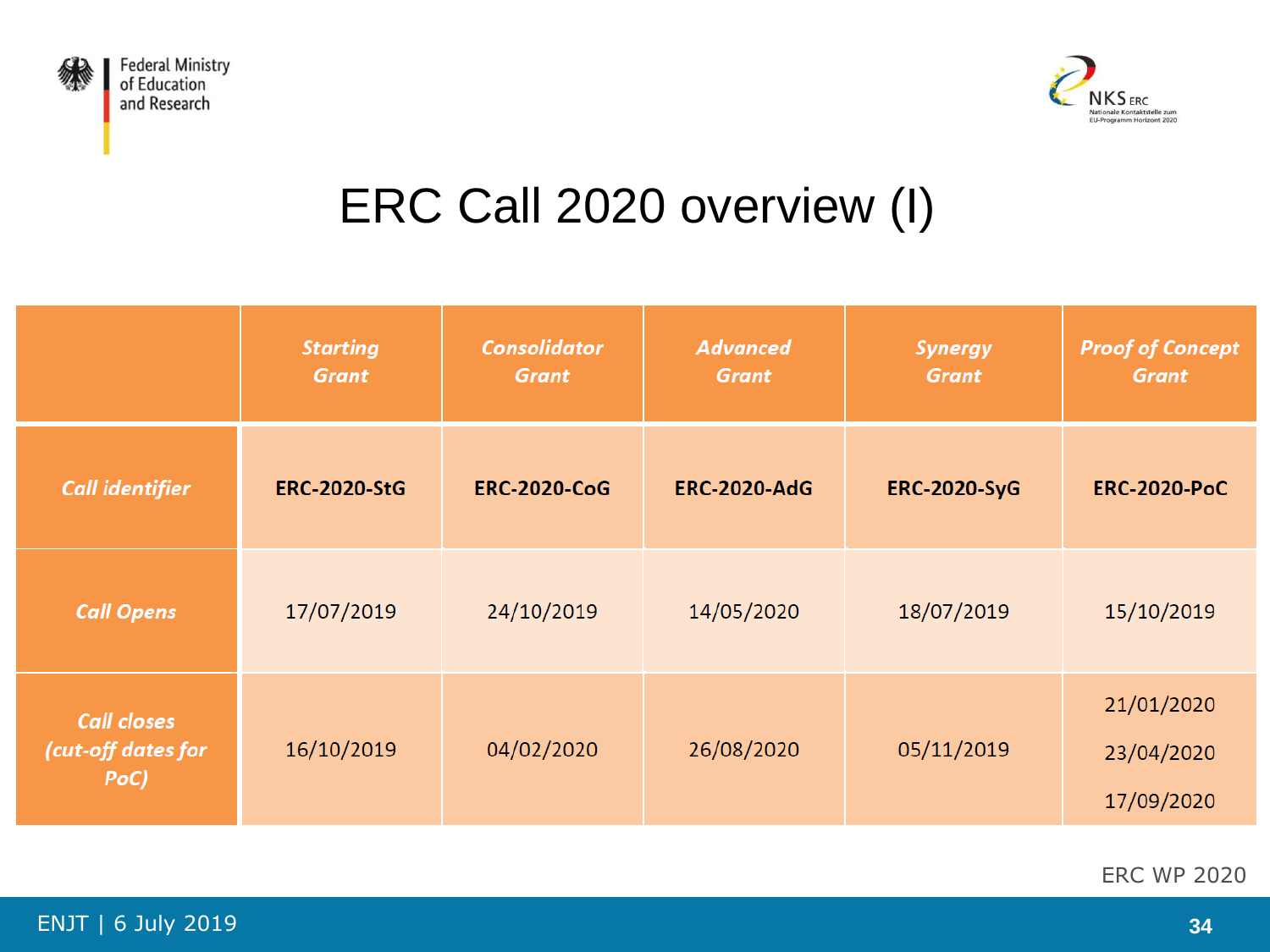



# ERC Call 2020 overview (II)

|                                                                                                       | <b>Starting</b><br><b>Grant</b> | <b>Consolidator</b><br><b>Grant</b> | <b>Advanced</b><br><b>Grant</b> | <b>Synergy</b><br><b>Grant</b>         | <b>Proof of Concept</b><br><b>Grant</b> |
|-------------------------------------------------------------------------------------------------------|---------------------------------|-------------------------------------|---------------------------------|----------------------------------------|-----------------------------------------|
| <b>Budget million EUR</b><br>(estimated number of<br>grants)                                          | 677 (455)                       | 657(343)                            | 492 (209)                       | 350 (39)                               | 25(167)                                 |
| <b>Planned dates to</b><br>inform applicants<br>(after each step or<br>cut-off date)                  | 20/05/2020<br>07/08/2020        | 17/07/2020<br>11/12/2020            | 25/01/2021<br>23/04/2021        | 20/04/2020<br>17/08/2020<br>09/11/2020 | 02/05/2020<br>31/07/2020<br>18/12/2020  |
| <b>Indicative date for</b><br>signature of grant<br><i>agreements</i><br>(by cut-off date for<br>PoC) | 05/12/2020                      | 03/04/2021                          | 21/08/2021                      | 19/03/2021                             | 30/08/2020<br>28/11/2020<br>17/04/2021  |
|                                                                                                       |                                 |                                     |                                 |                                        | <b>ERC WP 2020</b>                      |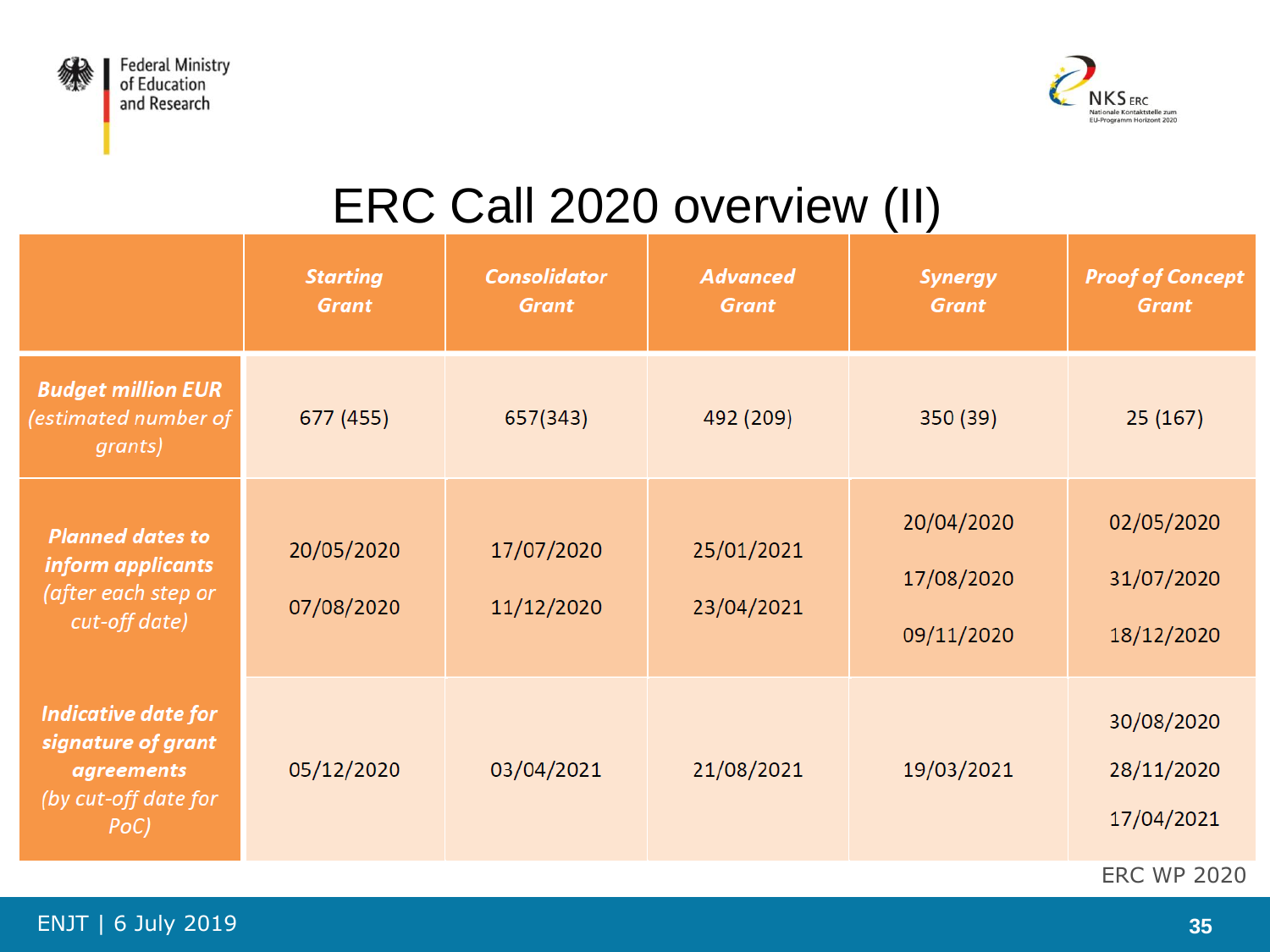



### Restrictions on re-submission

| <b>Call to which the Principal Investigator applied</b><br>under previous ERC Work Programmes and proposal<br>evaluation outcome | 2020 ERC calls to which a<br><b>Principal Investigator is not</b><br>eligible |                                                        |  |
|----------------------------------------------------------------------------------------------------------------------------------|-------------------------------------------------------------------------------|--------------------------------------------------------|--|
| 2018 and 2019<br><b>Starting, Consolidator,</b><br><b>Advanced Grant or Synergy</b>                                              | Rejected on the grounds of a<br>breach of research integrity                  | Starting, Consolidator,<br><b>Advanced and Synergy</b> |  |
| 2018 Starting, Consolidator,<br>or Advanced Grant                                                                                | C at Step 1                                                                   | Starting, Consolidator and<br>Advanced                 |  |
| 2019 Starting, Consolidator,                                                                                                     | A, or B at Step 2                                                             | No restriction                                         |  |
| or Advanced Grant                                                                                                                | B, or C at Step 1                                                             | Starting, Consolidator and<br><b>Advanced Grant</b>    |  |

ERC WP 2020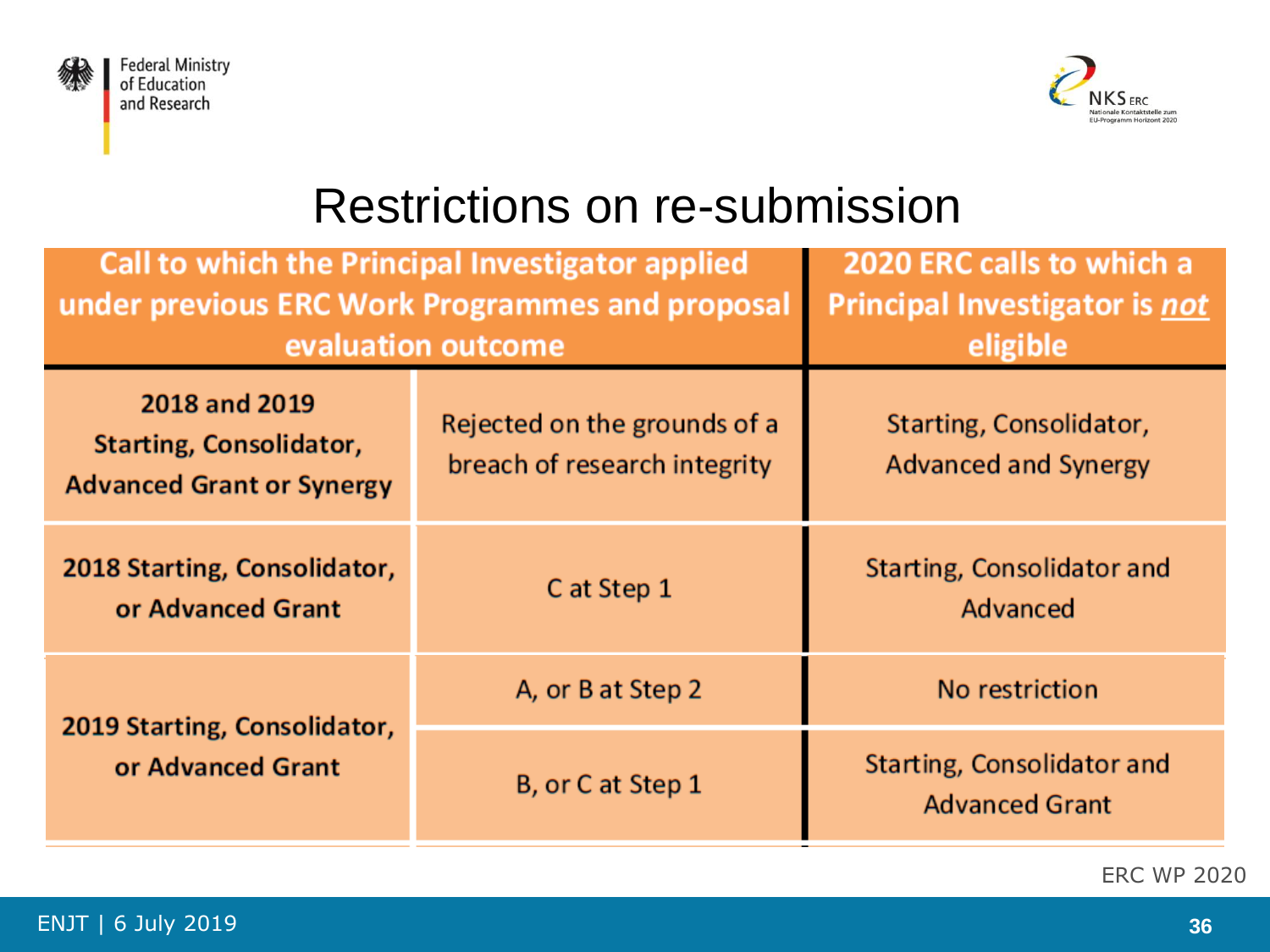



# Further information & support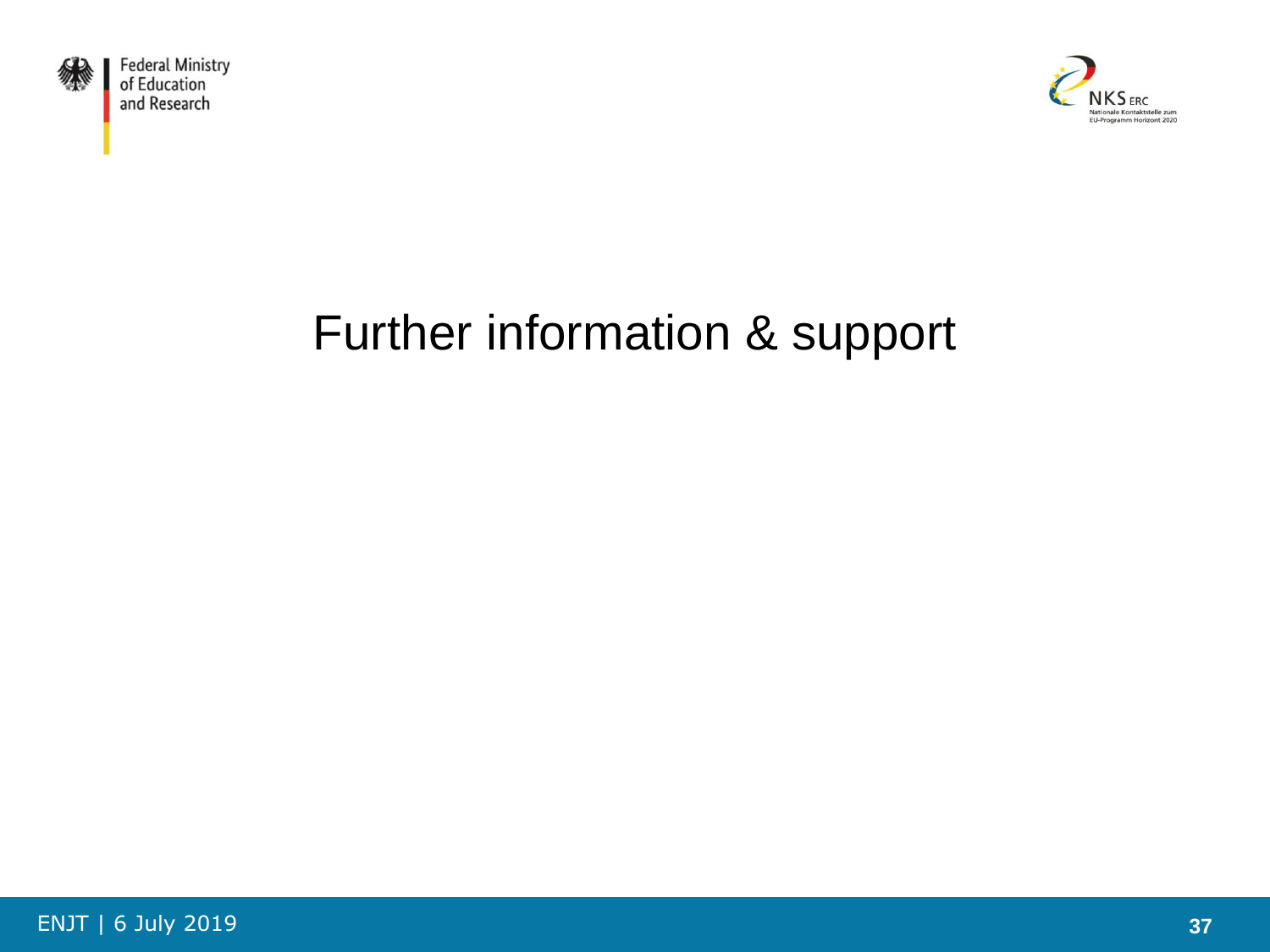



# Important Documents

**ERC Work Programme** 

[https://erc.europa.eu](https://erc.europa.eu/)

- **Information for Applicants**
- **ERC Rules for Submission** and Evaluation
- **Research Proposal templates**

Information for Applicants to the **Starting and Consolidator Grant 2019 Calls** 



European Research Council **Executive Agency** 

Established by the European Commission



Horizon 2020 **European Union Funding** for Research & Innovation

https://ec.europa.eu/info/funding[tenders/opportunities/portal/screen/programmes/h2020](https://ec.europa.eu/info/funding-tenders/opportunities/portal/screen/programmes/h2020)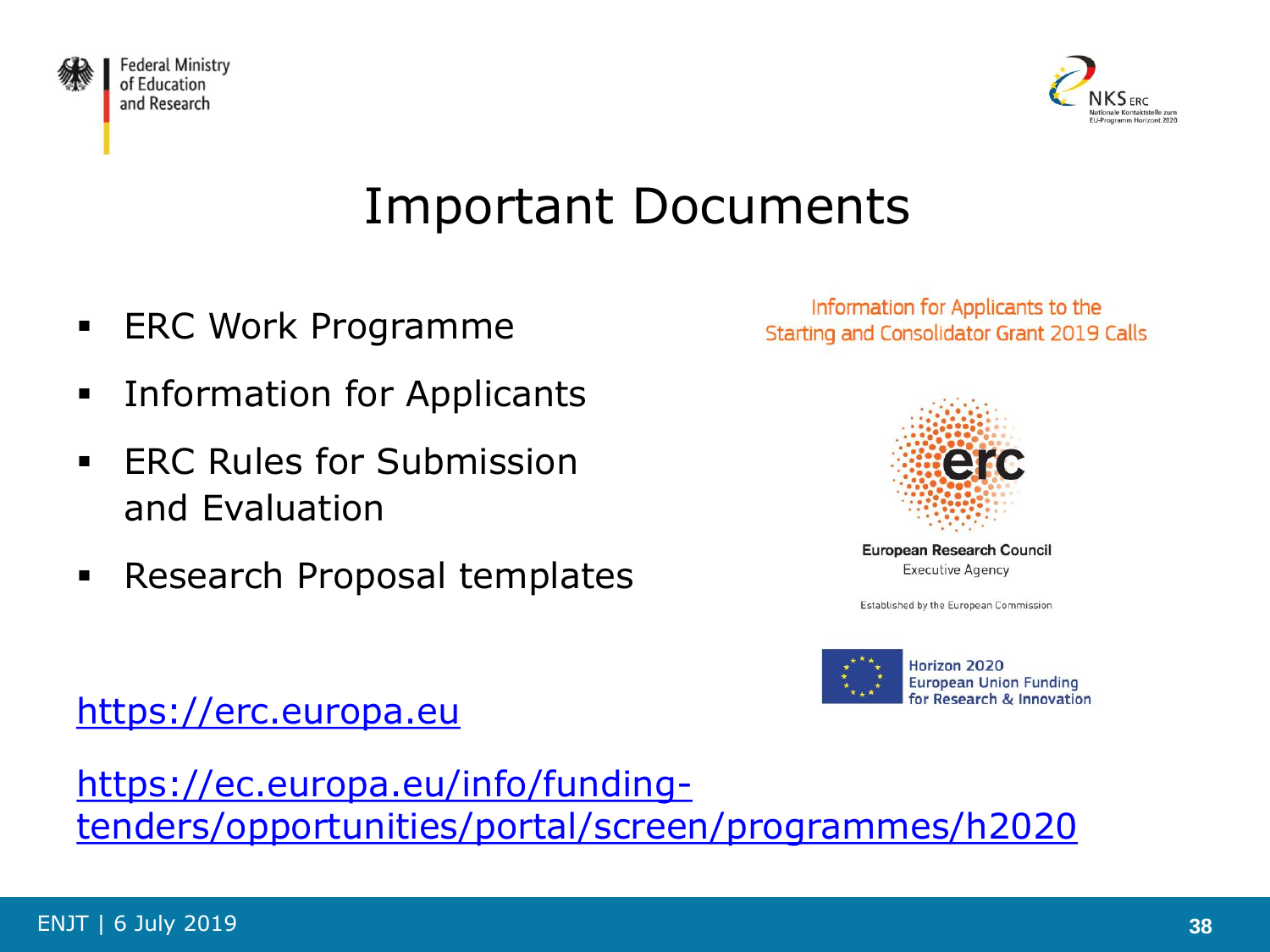



**FUNDING SCHEME** Starting Grant (StG) (67)

Consolidator Grant (CoG) (47) Advanced Grant (AdG) (0) Proof of Concept (PoC) (19) Synergy Grants (SyG) (0)

# Funded projects (ERC website)

#### **ERC FUNDED PROJECTS**

Displaying 1 - 10 of 67. Show 10 | 20 | 50 results per page.

|                              |                                                                           | <b>CALL YEAR</b>                                         |
|------------------------------|---------------------------------------------------------------------------|----------------------------------------------------------|
| Project acronym              | 3DCellPhase-                                                              | $\Box$ 2007 (32)                                         |
| Project                      | In situ Structural Analysis of Molecular Crowding and Phase<br>Separation | $\Box$ 2009 (29)<br>$\Box$ 2010 (78)<br>$\Box$ 2011 (65) |
| Researcher (PI)              | Julia MAHAMID                                                             | $\Box$ 2012 (77)<br>$\Box$ 2013 (42)                     |
| <b>Host Institution (HI)</b> | EUROPEAN MOLECULAR BIOLOGY LABORATORY                                     | $\Box$ 2014 (71)<br>$\Box$ 2015 (44)                     |
| <b>Call Details</b>          | Starting Grant (StG), LS1, ERC-2017-STG                                   | $\Box$ 2016 (64)<br>$\boxtimes$ 2017 (67)                |
| ⊕<br>Summary                 |                                                                           |                                                          |
|                              |                                                                           | <b>RESEARCH DOMAIN</b>                                   |

#### **COUNTRY OF HOST INSTITUTION**